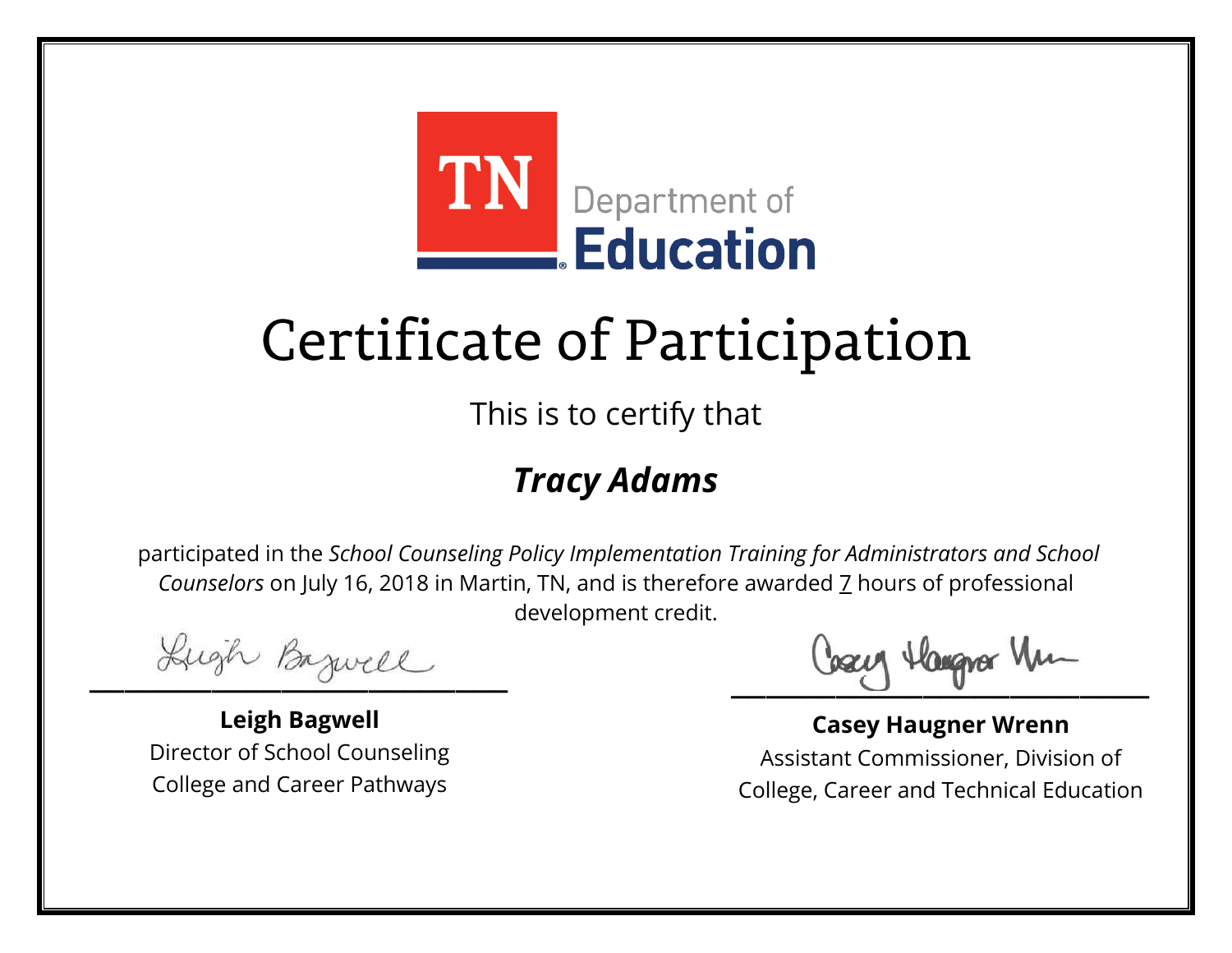

This is to certify that

## *Jane Bailey*

Lugh Bazwell

**Leigh Bagwell** Director of School Counseling College and Career Pathways

Losey Hangra Vm

**Casey Haugner Wrenn** Assistant Commissioner, Division of College, Career and Technical Education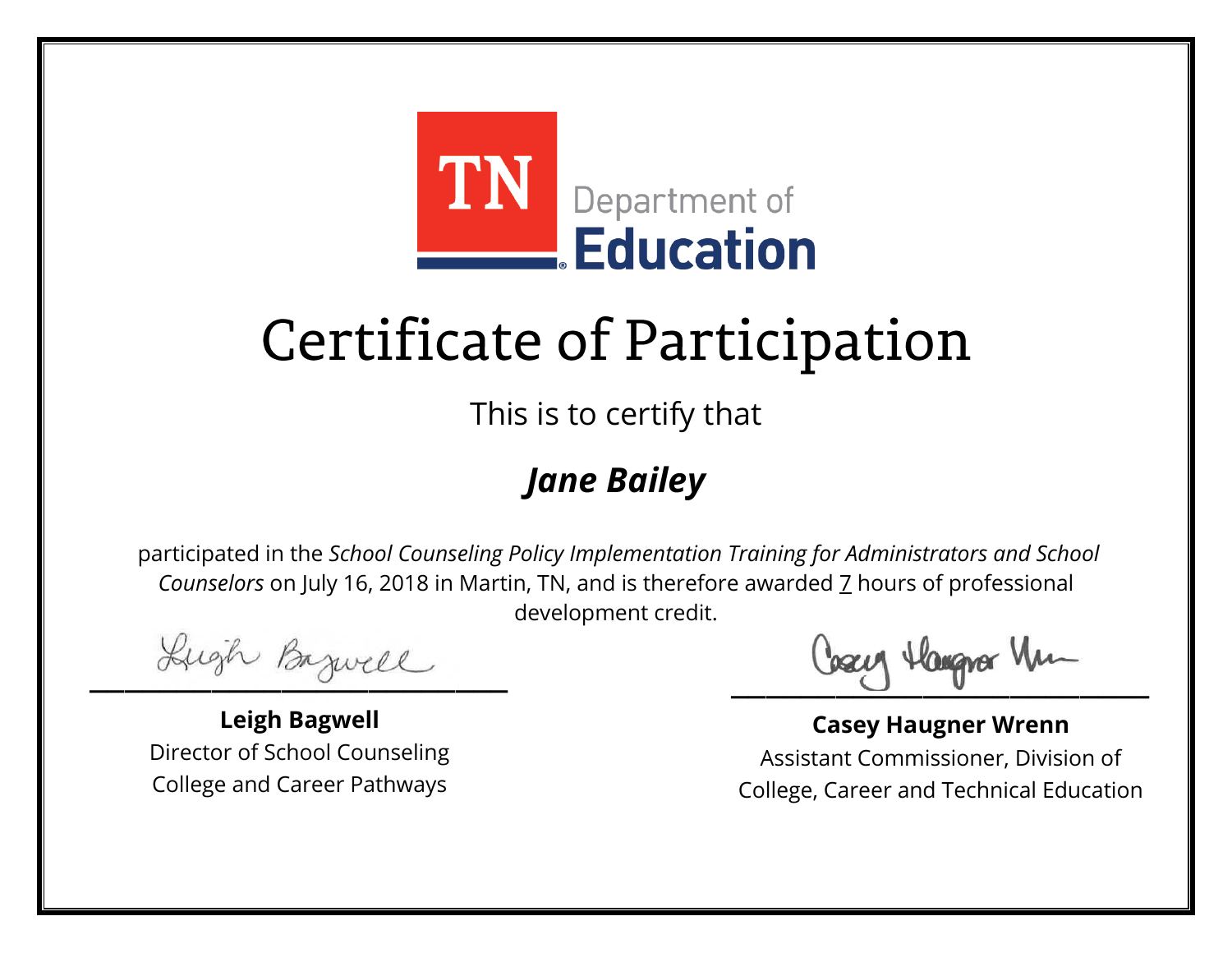

This is to certify that

## *Deborah Barger*

Lugh Bazwell

**Leigh Bagwell** Director of School Counseling College and Career Pathways

Cosey Hangra Vm

**Casey Haugner Wrenn** Assistant Commissioner, Division of College, Career and Technical Education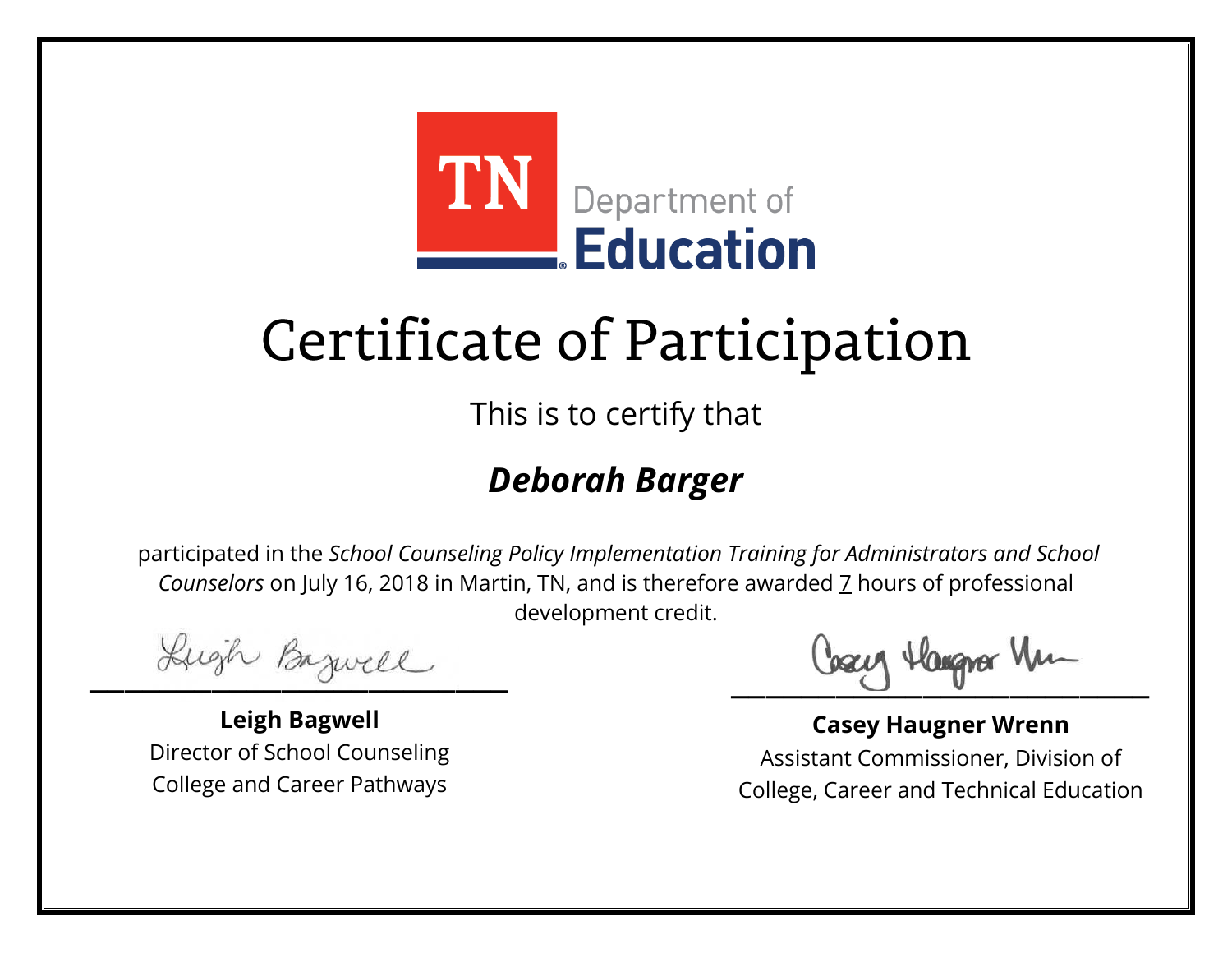

This is to certify that

## *LuJodia Bell*

Lugh Bazwell

**Leigh Bagwell** Director of School Counseling College and Career Pathways

Cosey Hangra Vm

**Casey Haugner Wrenn** Assistant Commissioner, Division of College, Career and Technical Education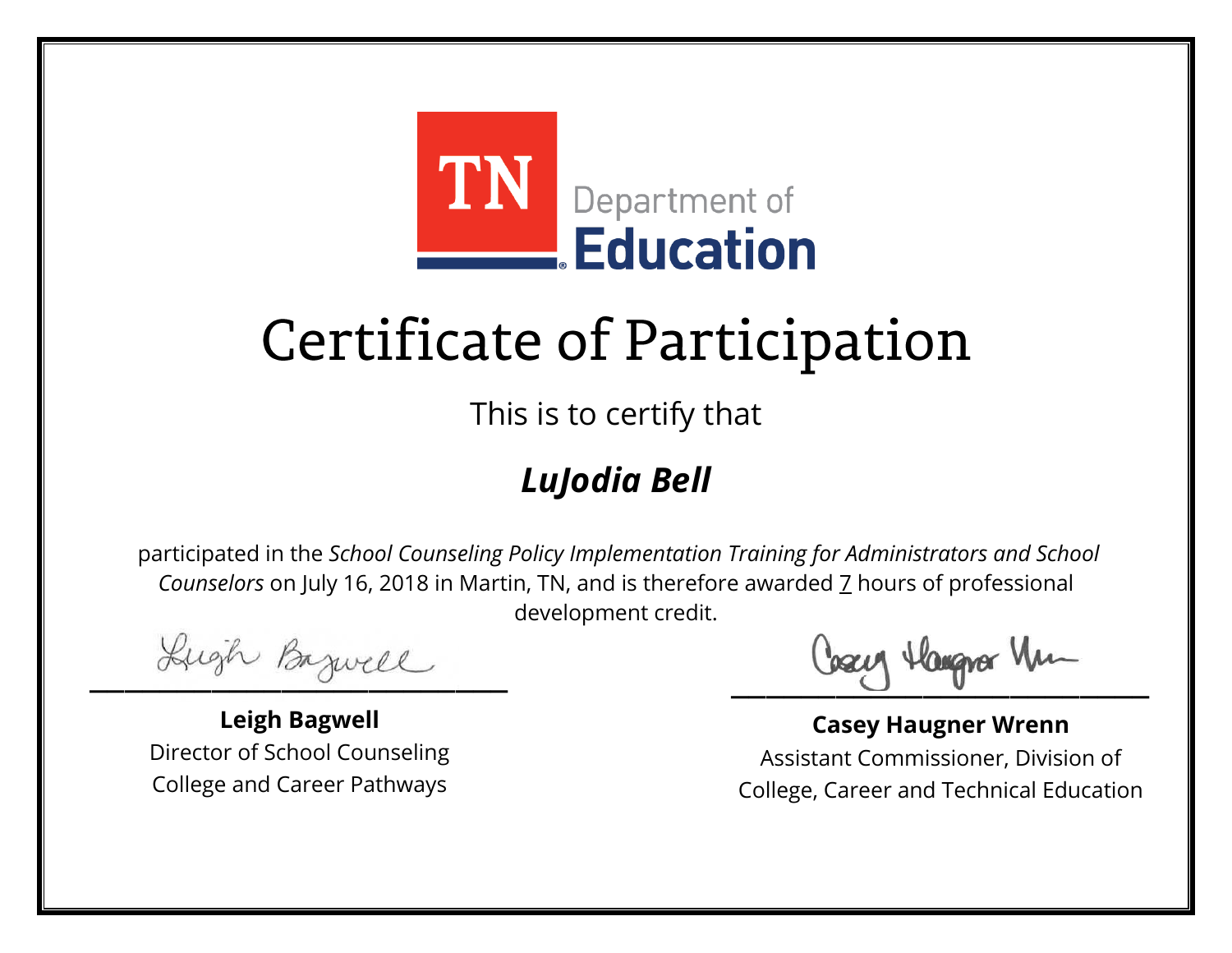

This is to certify that

### *Callie Blount*

Lugh Bazwell

**Leigh Bagwell** Director of School Counseling College and Career Pathways

Cosey Hangra Vm

**Casey Haugner Wrenn** Assistant Commissioner, Division of College, Career and Technical Education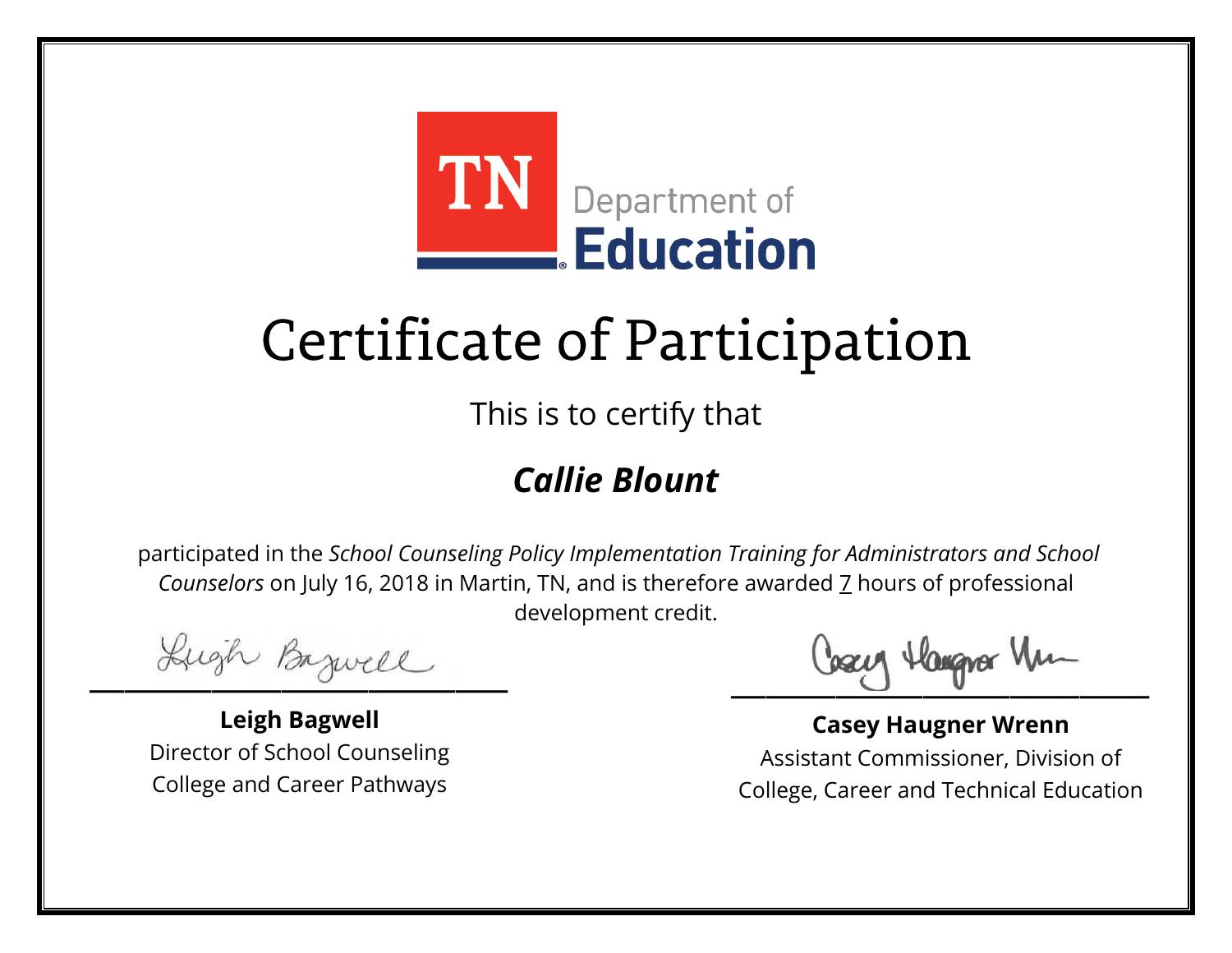

This is to certify that

### *Mary Bragg*

Lugh Bazwell

**Leigh Bagwell** Director of School Counseling College and Career Pathways

Cosey Hangra Vm

**Casey Haugner Wrenn** Assistant Commissioner, Division of College, Career and Technical Education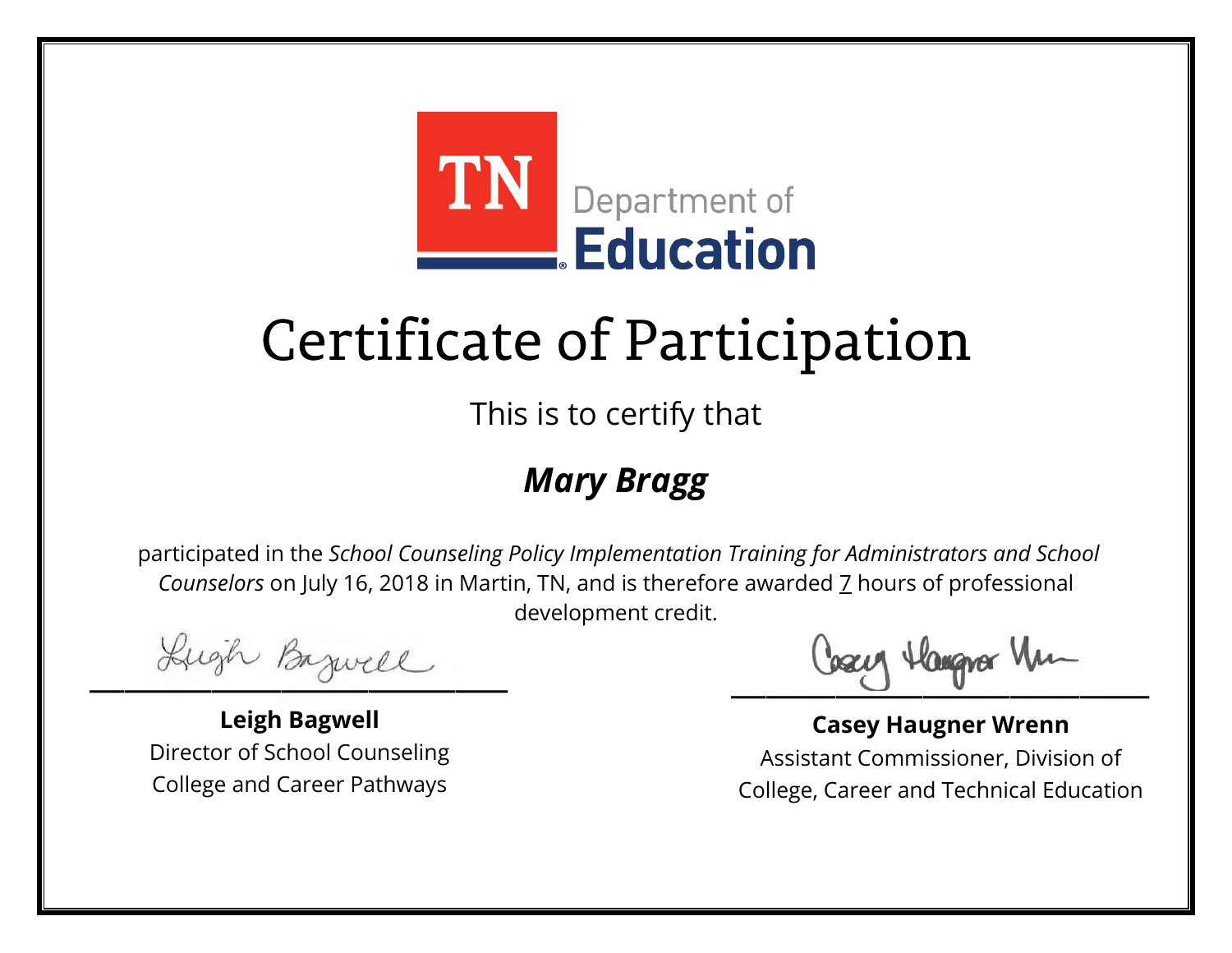

This is to certify that

### *Rebecca Bullion*

Lugh Bazwell

**Leigh Bagwell** Director of School Counseling College and Career Pathways

Cosey Hangra Vm

**Casey Haugner Wrenn** Assistant Commissioner, Division of College, Career and Technical Education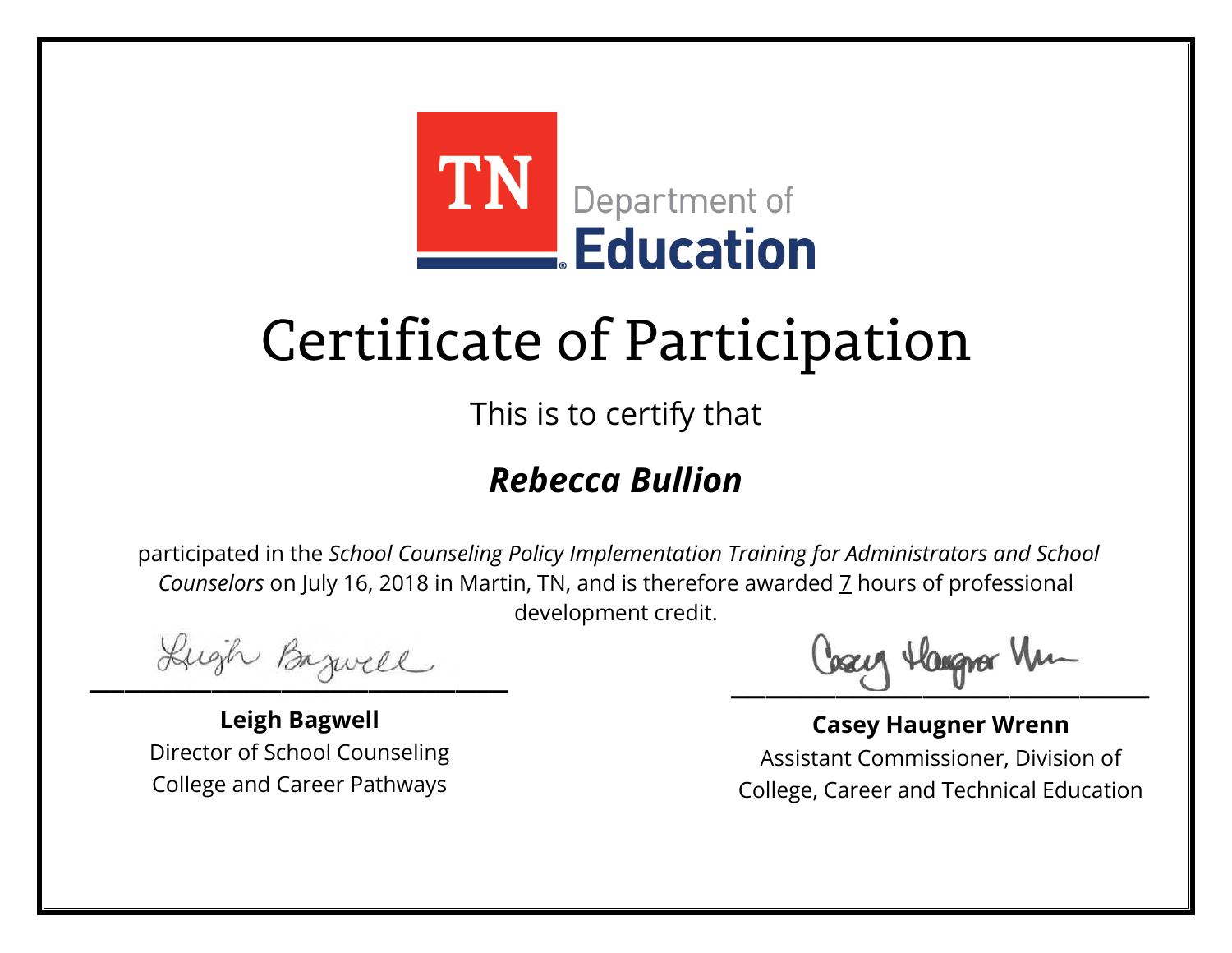

This is to certify that

## *Lynn Cole*

Lugh Bazwell

**Leigh Bagwell** Director of School Counseling College and Career Pathways

Losey Hangra Vm

**Casey Haugner Wrenn** Assistant Commissioner, Division of College, Career and Technical Education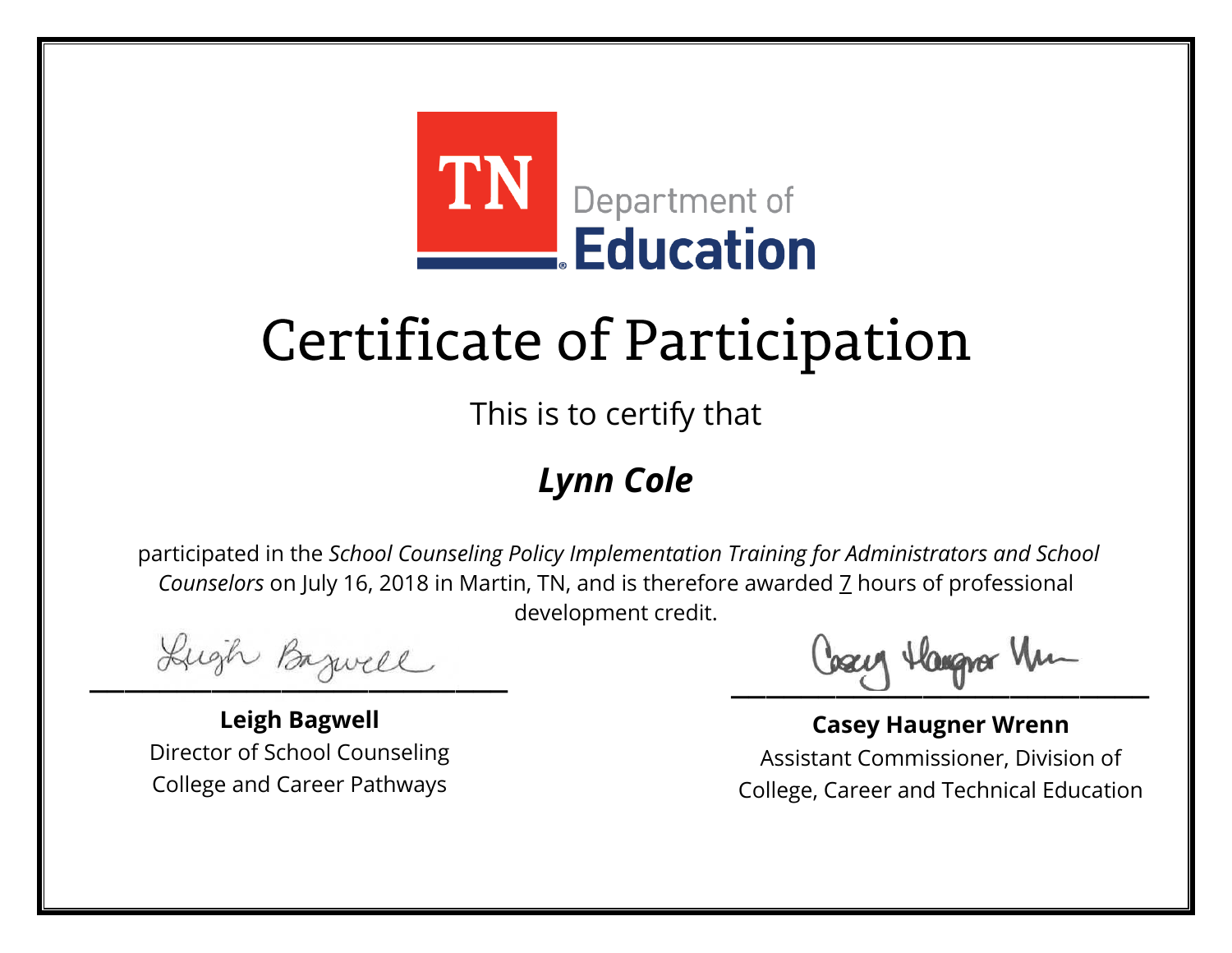

This is to certify that

## *Cindy Cole*

Lugh Bazwell

**Leigh Bagwell** Director of School Counseling College and Career Pathways

Losey Hangra Vm

**Casey Haugner Wrenn** Assistant Commissioner, Division of College, Career and Technical Education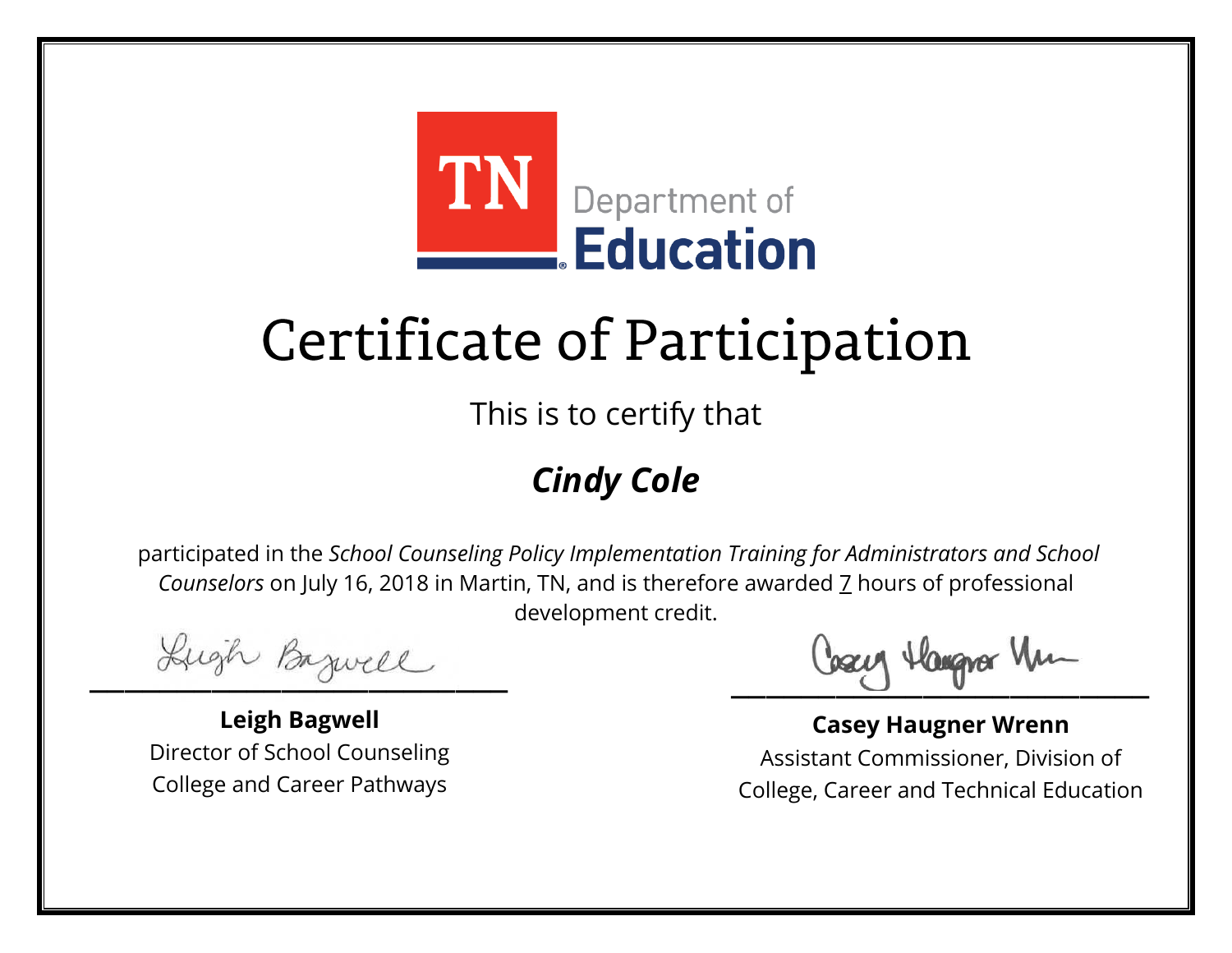

This is to certify that

## *Tracy Connell*

Lugh Bazwell

**Leigh Bagwell** Director of School Counseling College and Career Pathways

Cosey Hangra Vm

**Casey Haugner Wrenn** Assistant Commissioner, Division of College, Career and Technical Education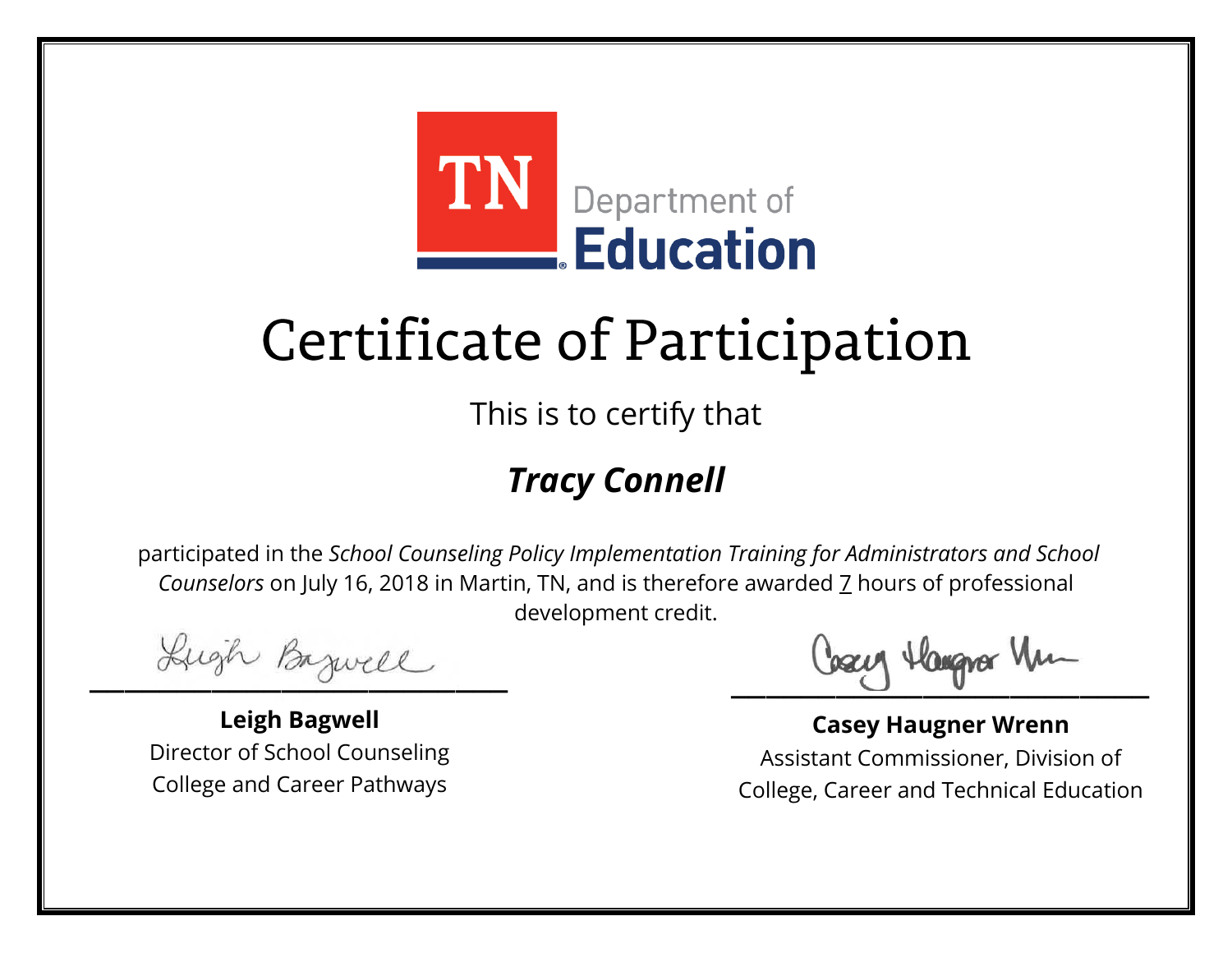

This is to certify that

## *Meagan Curtis*

Lugh Bazwell

**Leigh Bagwell** Director of School Counseling College and Career Pathways

Cosey Hangra Vm

**Casey Haugner Wrenn** Assistant Commissioner, Division of College, Career and Technical Education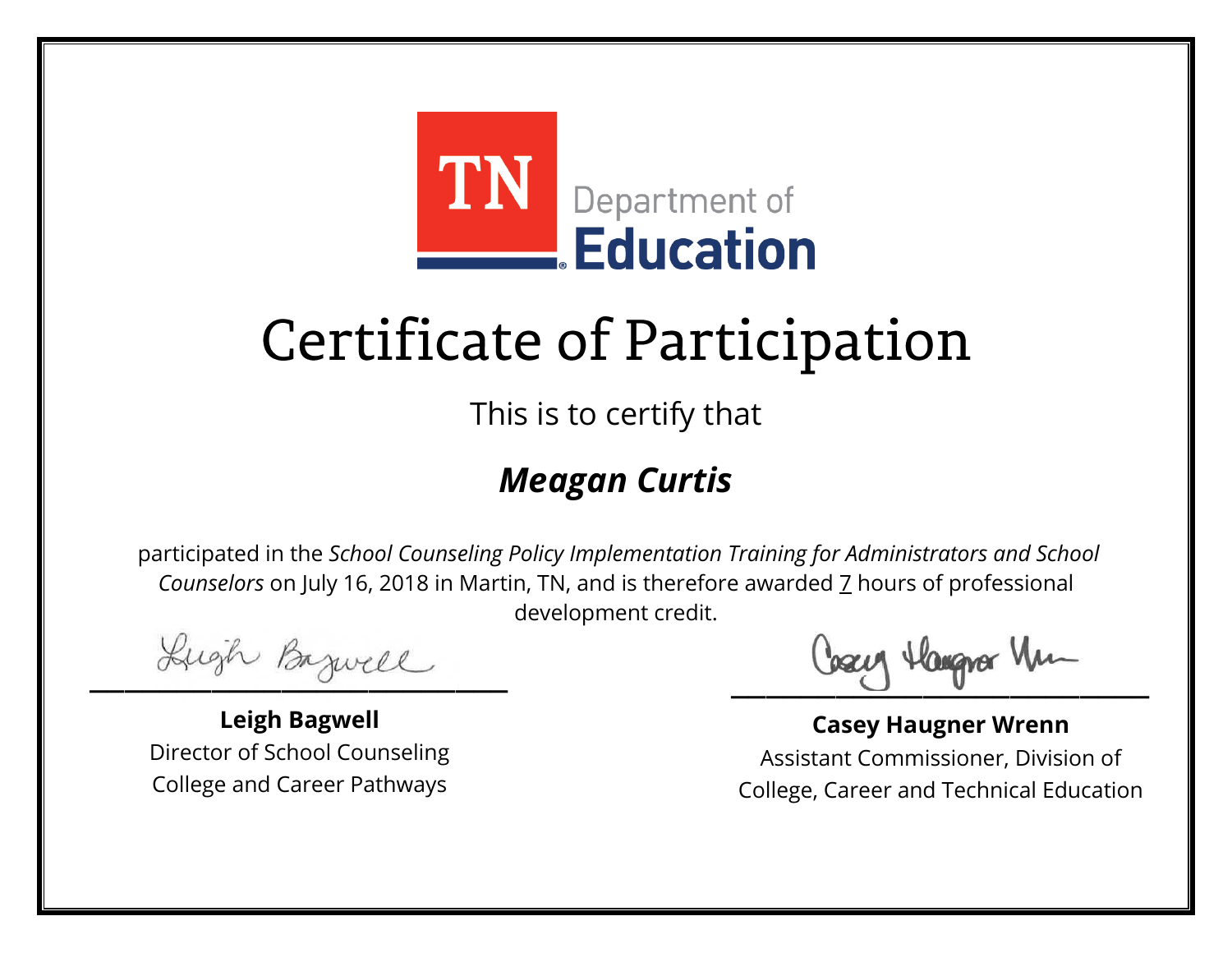

This is to certify that

## *Misti Dudley*

Lugh Bazwell

**Leigh Bagwell** Director of School Counseling College and Career Pathways

Cosey Hangra Vm

**Casey Haugner Wrenn** Assistant Commissioner, Division of College, Career and Technical Education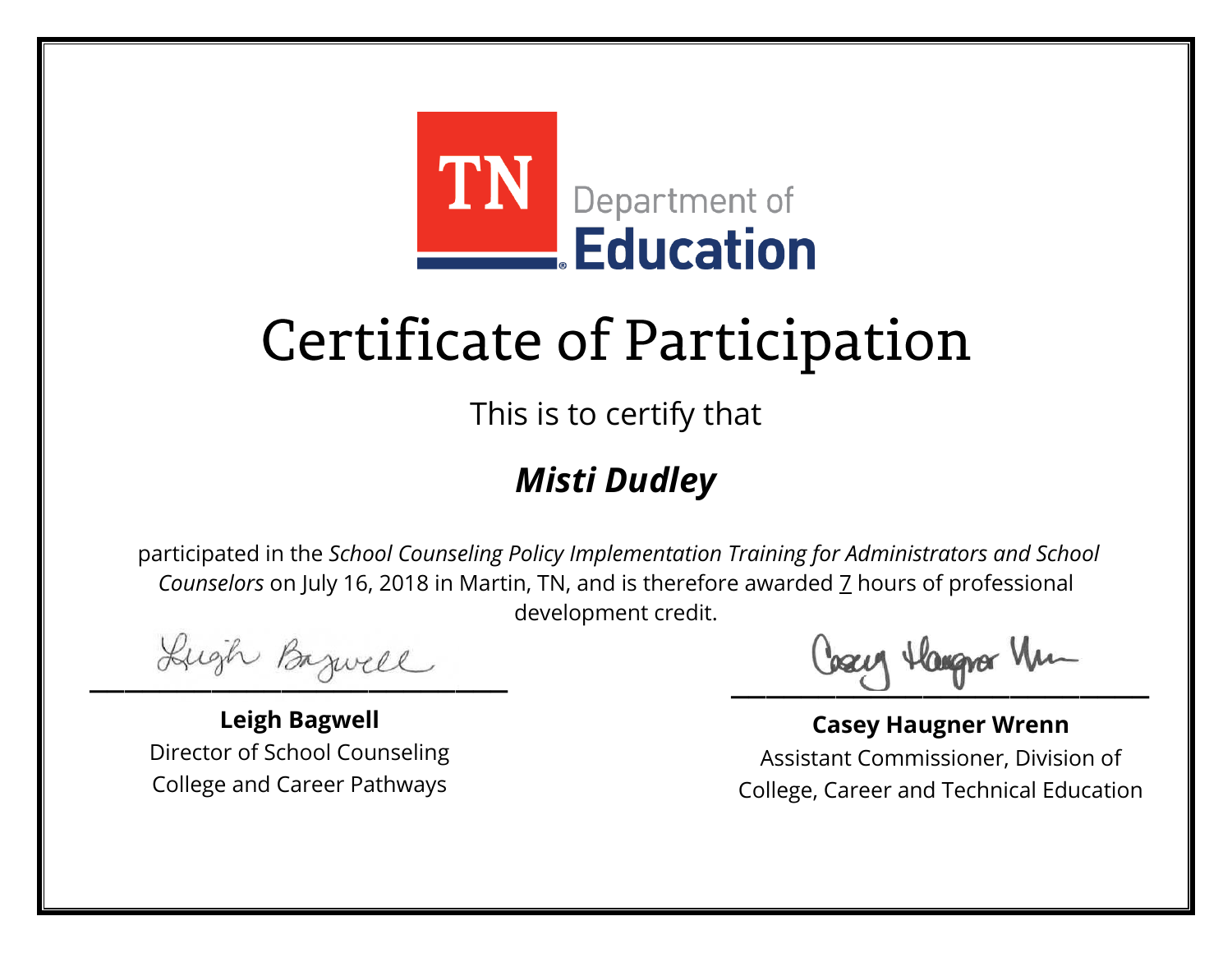

This is to certify that

### *Lois Ellison*

Lugh Bazwell

**Leigh Bagwell** Director of School Counseling College and Career Pathways

Losey Hangra Vm

**Casey Haugner Wrenn** Assistant Commissioner, Division of College, Career and Technical Education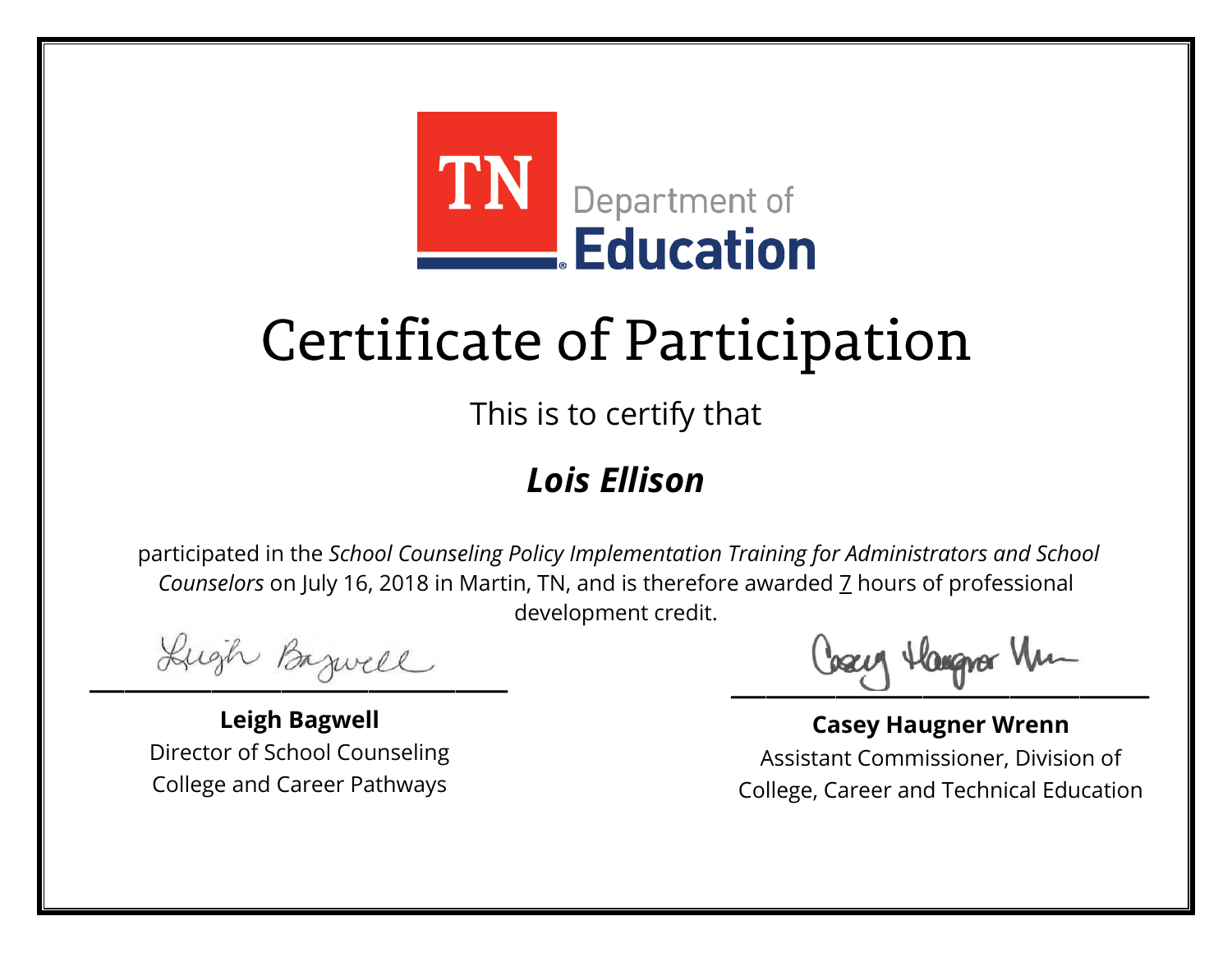

This is to certify that

### *Amy Fuller*

Lugh Bazwell

**Leigh Bagwell** Director of School Counseling College and Career Pathways

Losey Hangra Vm

**Casey Haugner Wrenn** Assistant Commissioner, Division of College, Career and Technical Education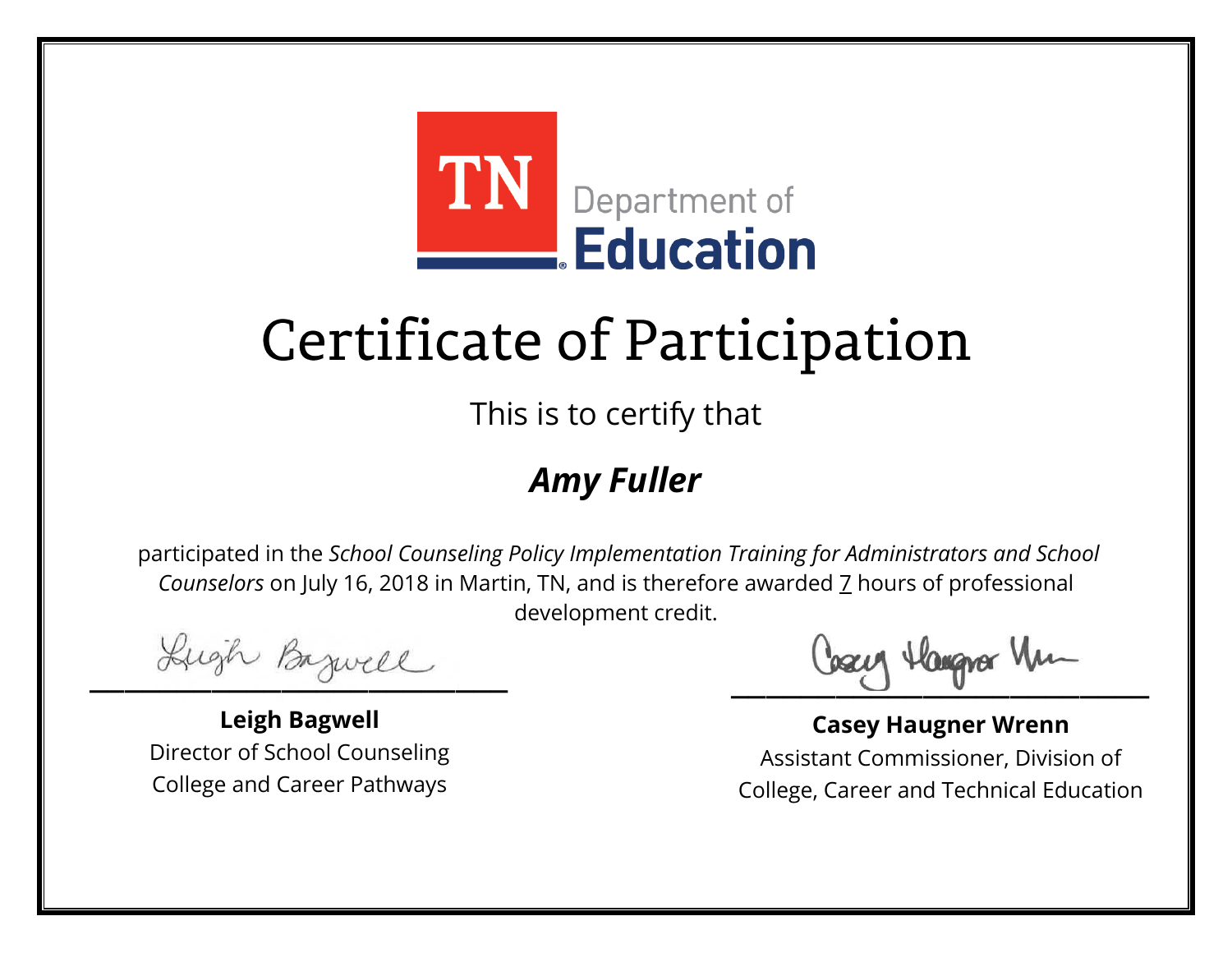

This is to certify that

### *Lynne Green*

Lugh Bazwell

**Leigh Bagwell** Director of School Counseling College and Career Pathways

Losey Hangra Vm

**Casey Haugner Wrenn** Assistant Commissioner, Division of College, Career and Technical Education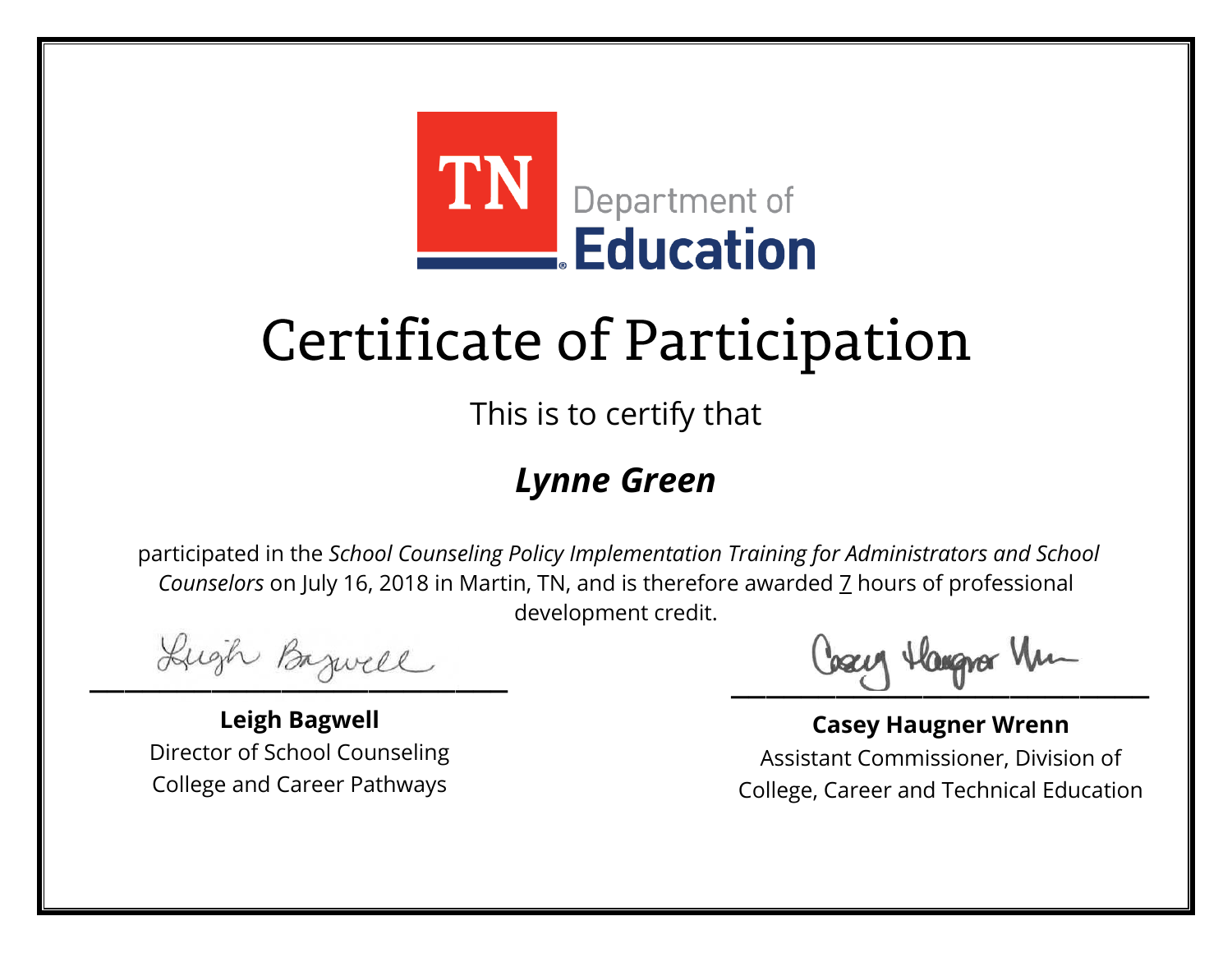

This is to certify that

#### *Stacey Horn*

Lugh Bazwell

**Leigh Bagwell** Director of School Counseling College and Career Pathways

Losey Hangra Vm

**Casey Haugner Wrenn** Assistant Commissioner, Division of College, Career and Technical Education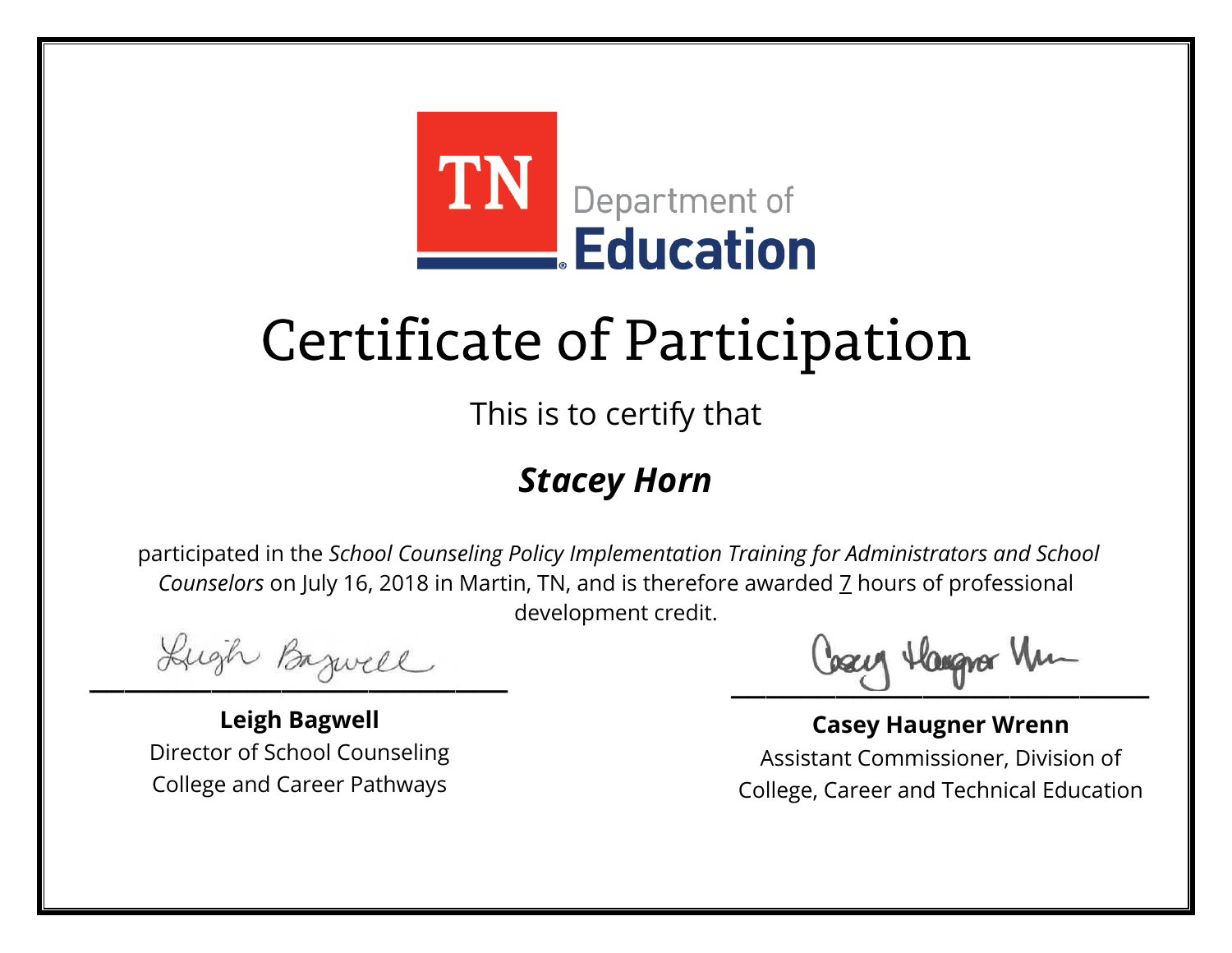

This is to certify that

## *Sylvia Humphreys*

Lugh Bazwell

**Leigh Bagwell** Director of School Counseling College and Career Pathways

Cosey Hangra Vm

**Casey Haugner Wrenn** Assistant Commissioner, Division of College, Career and Technical Education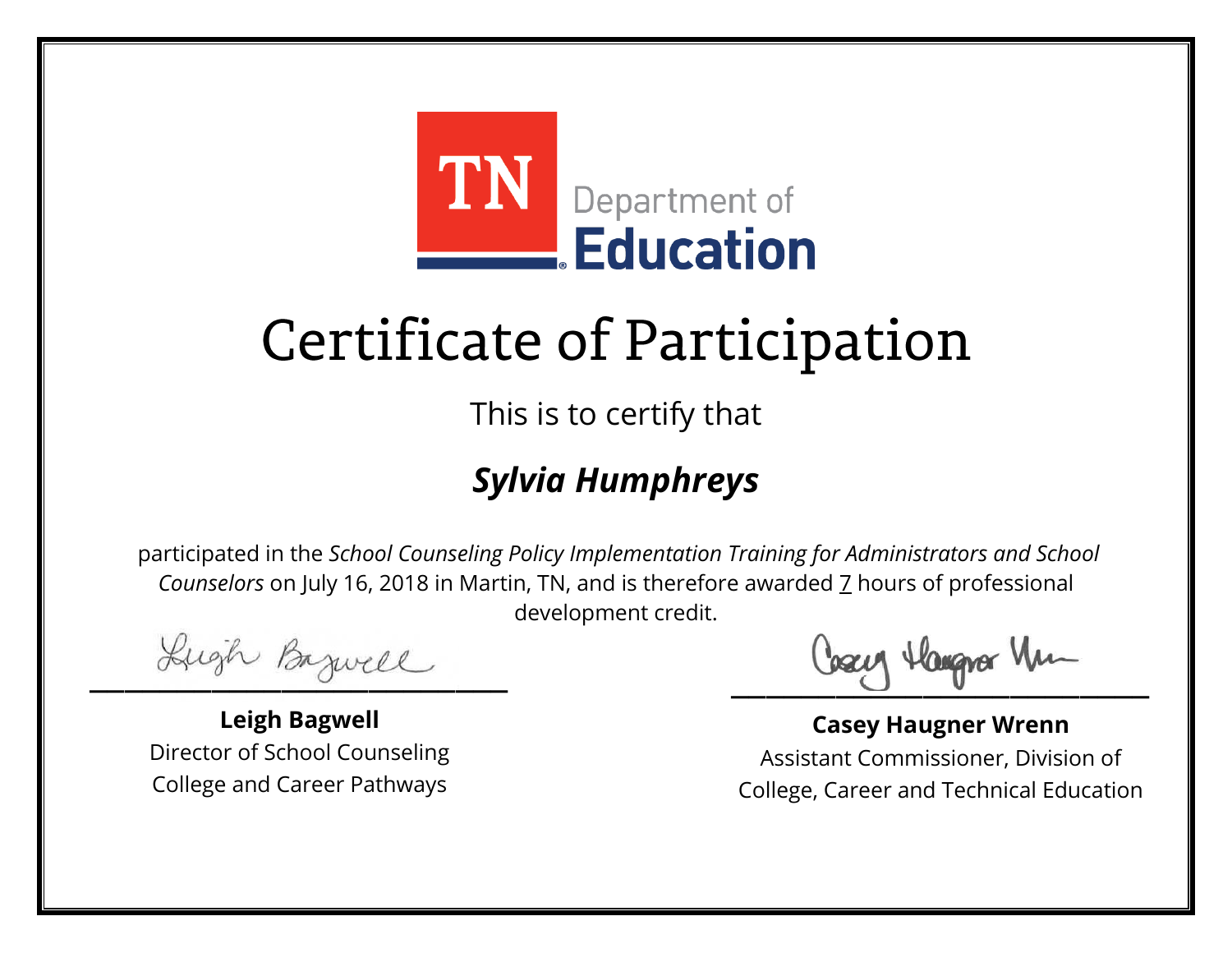

This is to certify that

## *HIllary Jackson*

Lugh Bazwell

**Leigh Bagwell** Director of School Counseling College and Career Pathways

Cosey Hangra Vm

**Casey Haugner Wrenn** Assistant Commissioner, Division of College, Career and Technical Education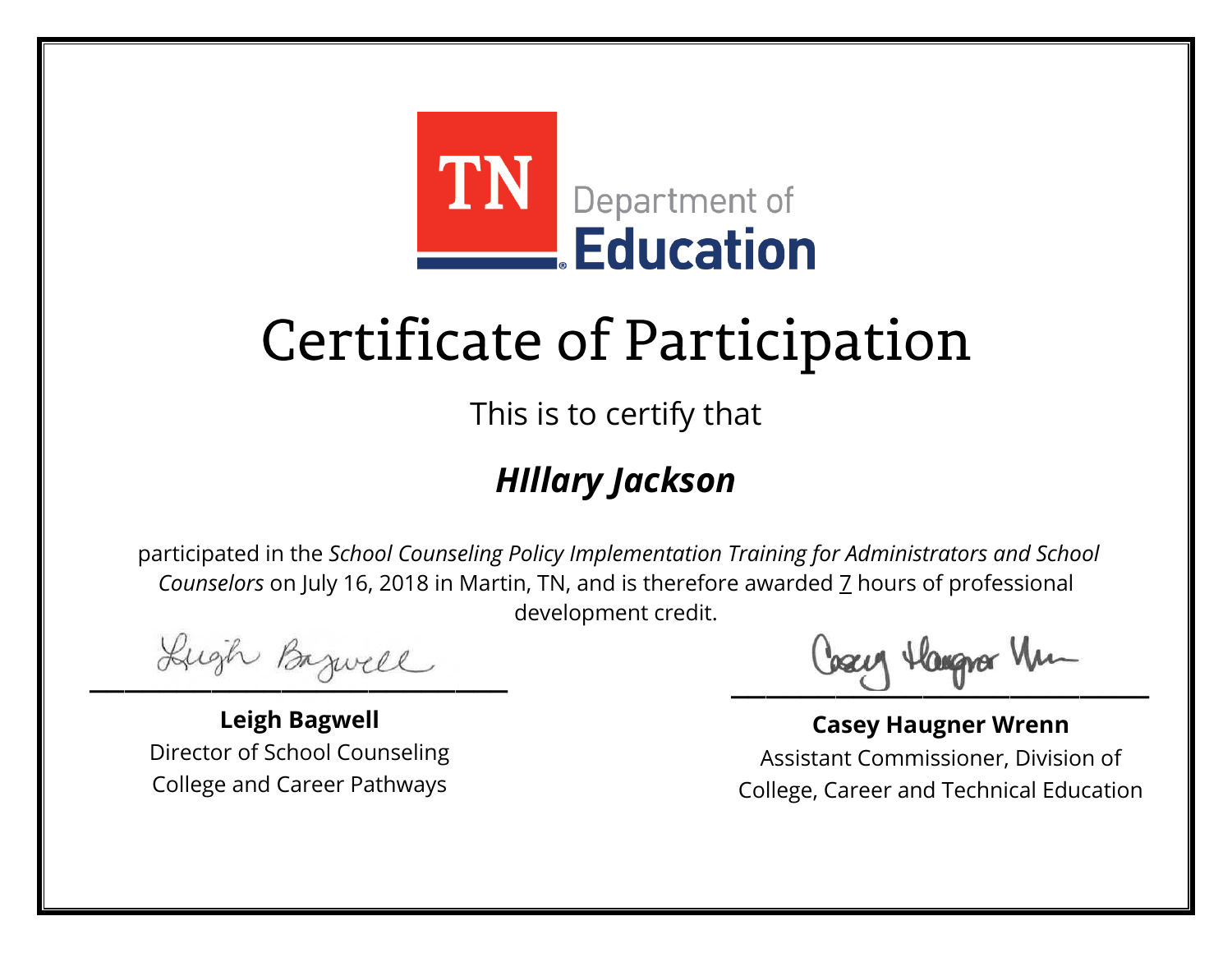

This is to certify that

### *Michelle Johnson*

Lugh Bazwell

**Leigh Bagwell** Director of School Counseling College and Career Pathways

Cosey Hangra Vm

**Casey Haugner Wrenn** Assistant Commissioner, Division of College, Career and Technical Education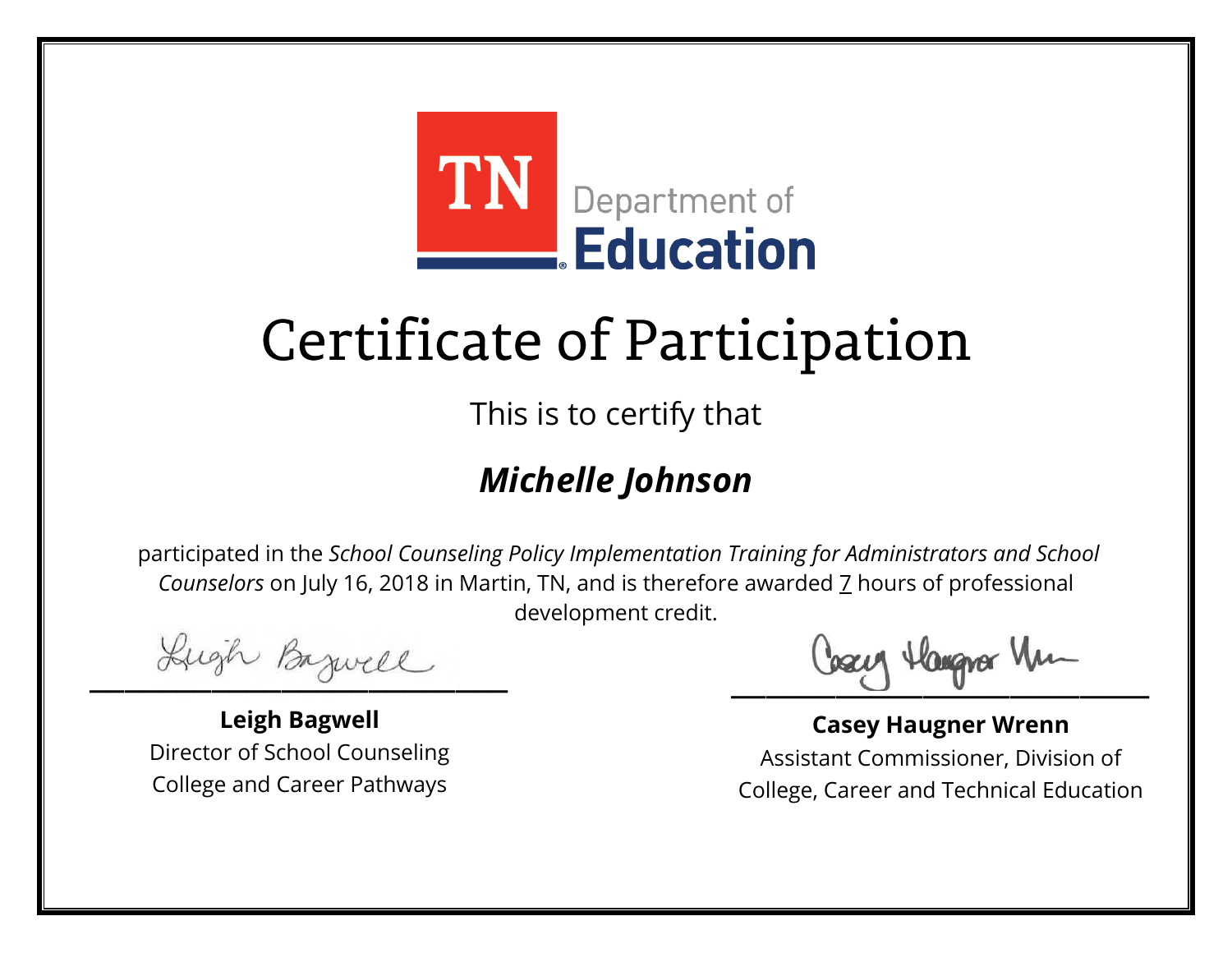

This is to certify that

### *Sarah Jones*

Lugh Bazwell

**Leigh Bagwell** Director of School Counseling College and Career Pathways

Cosey Hangra Vm

**Casey Haugner Wrenn** Assistant Commissioner, Division of College, Career and Technical Education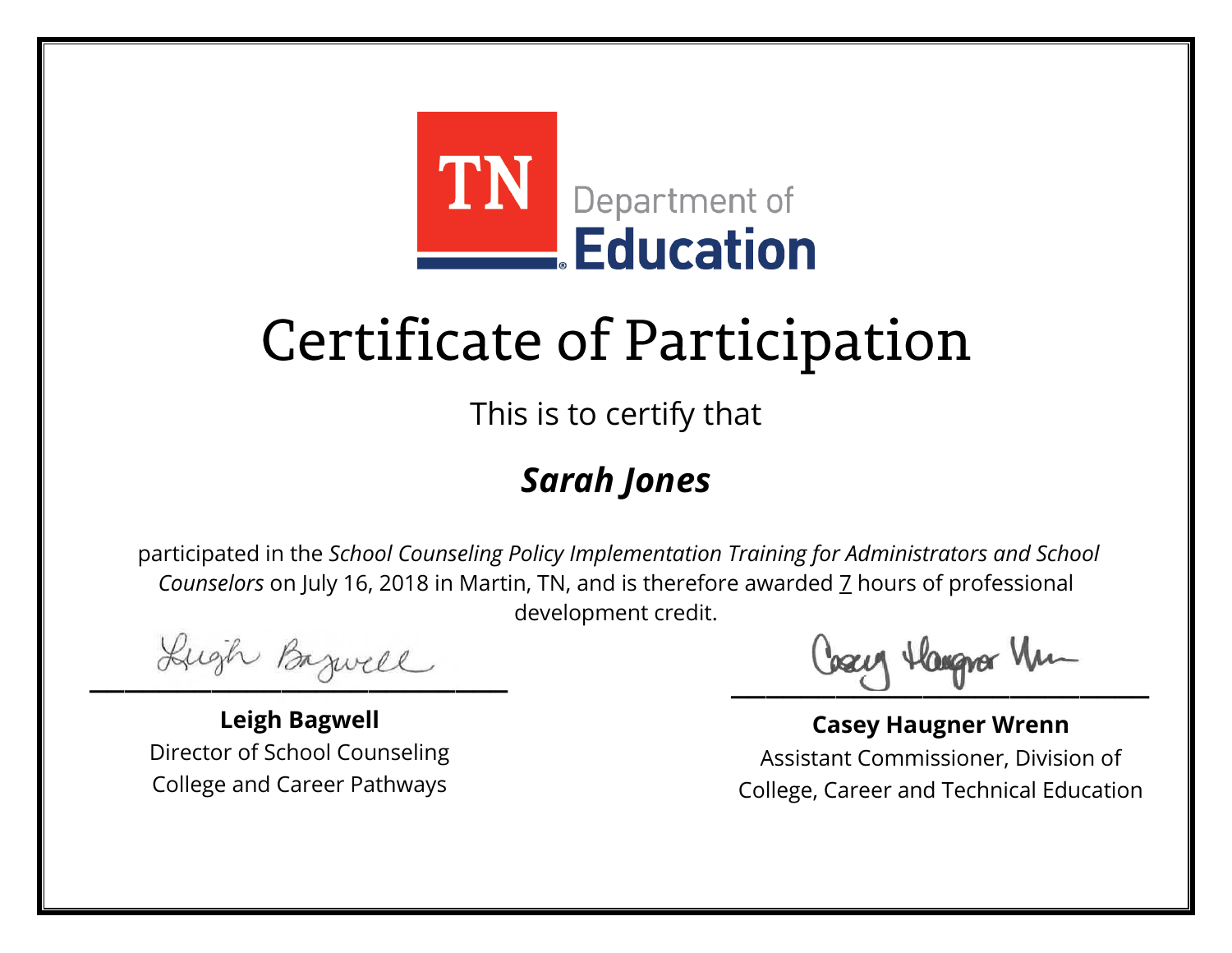

This is to certify that

### *Debra Keeton*

Lugh Bazwell

**Leigh Bagwell** Director of School Counseling College and Career Pathways

Cosey Hangra Vm

**Casey Haugner Wrenn** Assistant Commissioner, Division of College, Career and Technical Education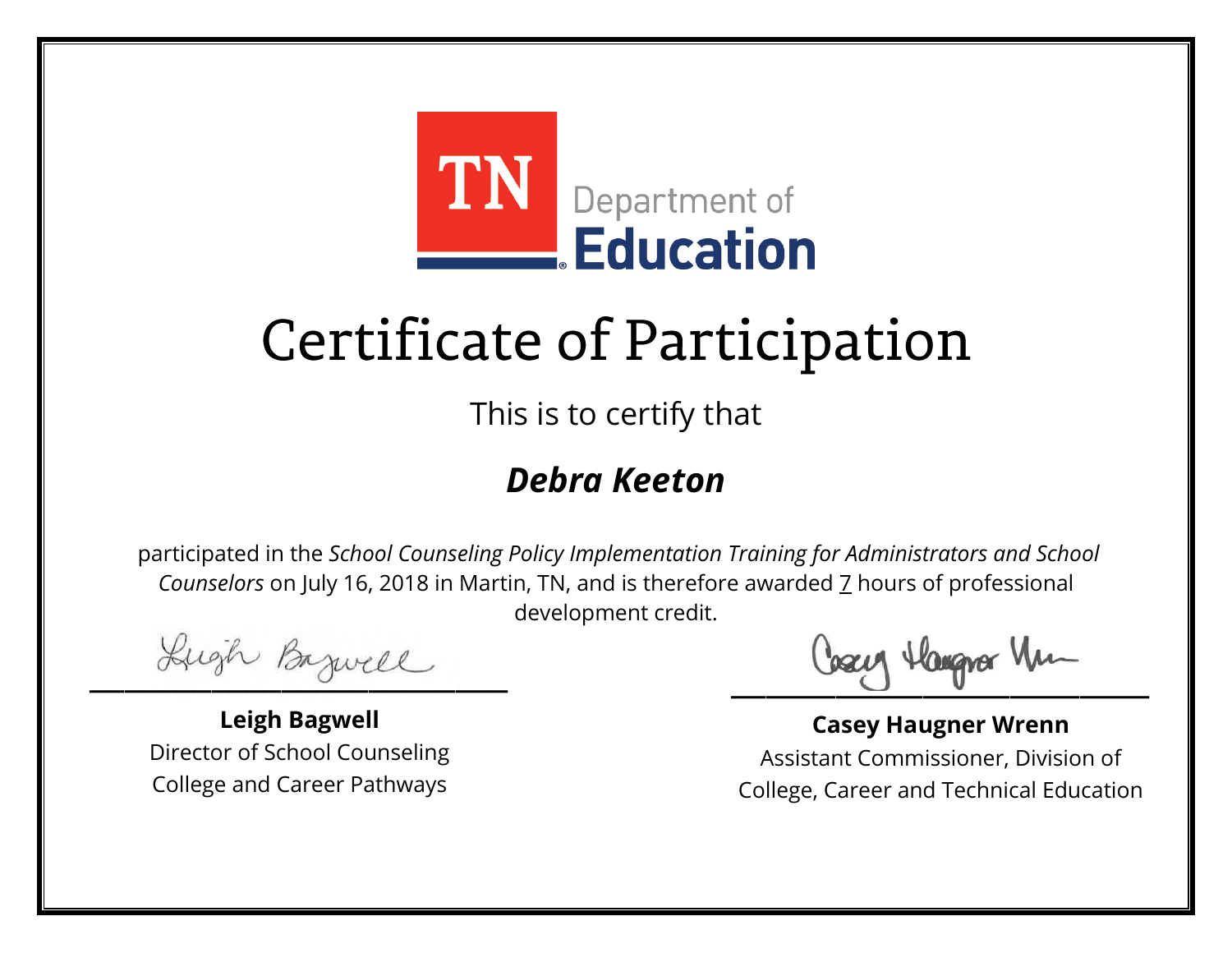

This is to certify that

## *Regena Lindsey*

Lugh Bazwell

**Leigh Bagwell** Director of School Counseling College and Career Pathways

Cosey Hangra Vm

**Casey Haugner Wrenn** Assistant Commissioner, Division of College, Career and Technical Education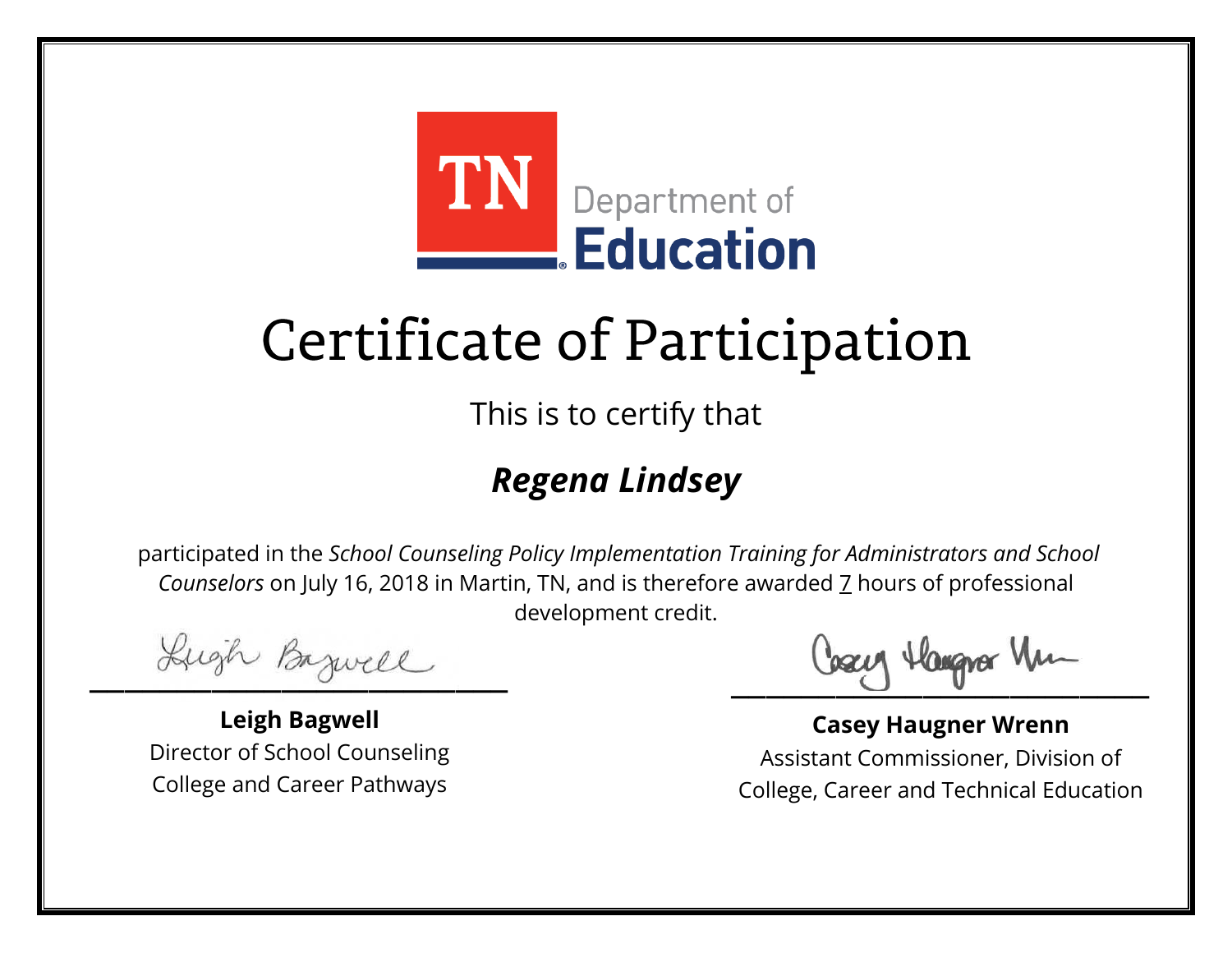

This is to certify that

## *Melissa Logan*

Lugh Bazwell

**Leigh Bagwell** Director of School Counseling College and Career Pathways

Cosey Hangra Vm

**Casey Haugner Wrenn** Assistant Commissioner, Division of College, Career and Technical Education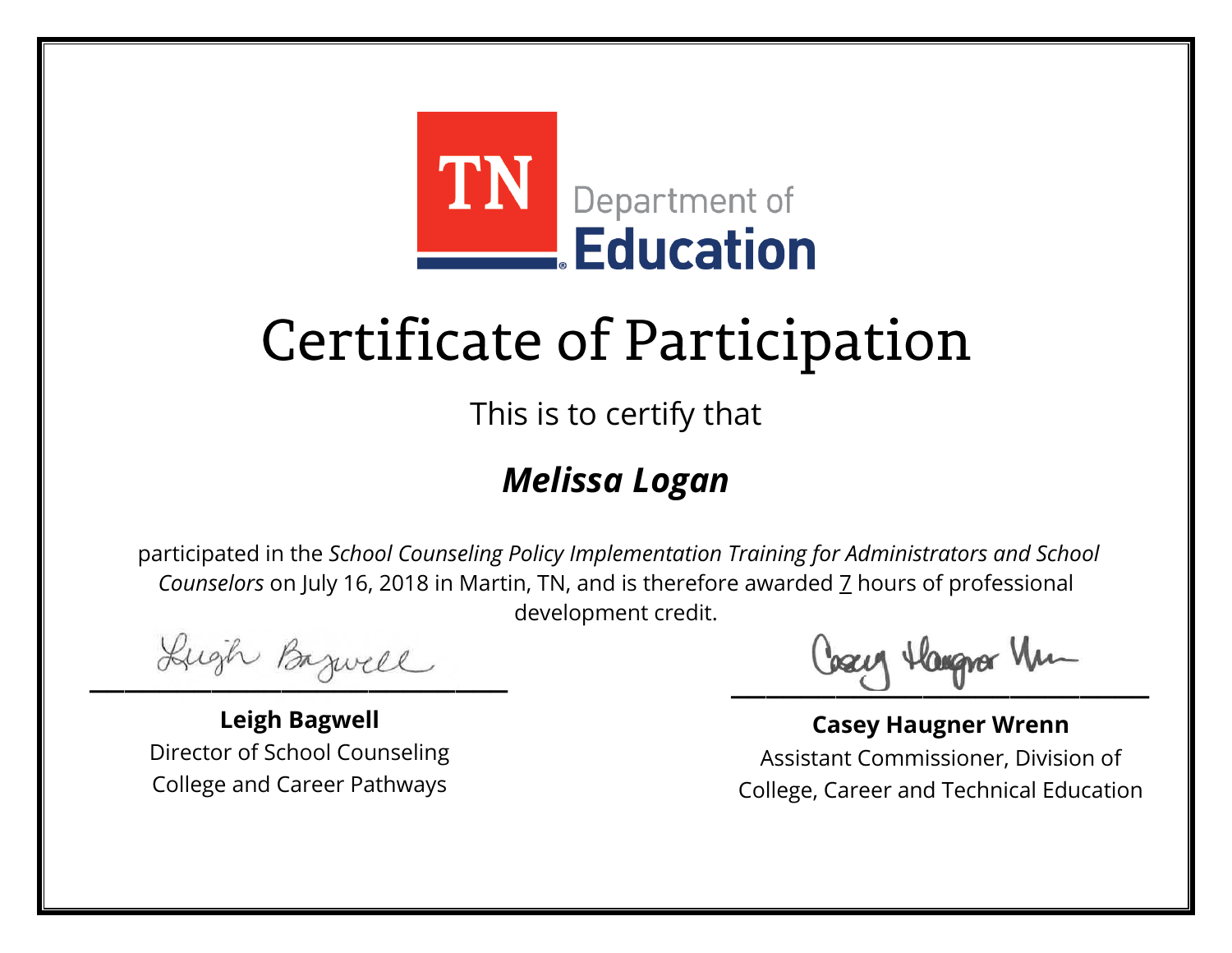

This is to certify that

## *Angie Maddox*

Lugh Bazwell

**Leigh Bagwell** Director of School Counseling College and Career Pathways

Cosey Hangra Vm

**Casey Haugner Wrenn** Assistant Commissioner, Division of College, Career and Technical Education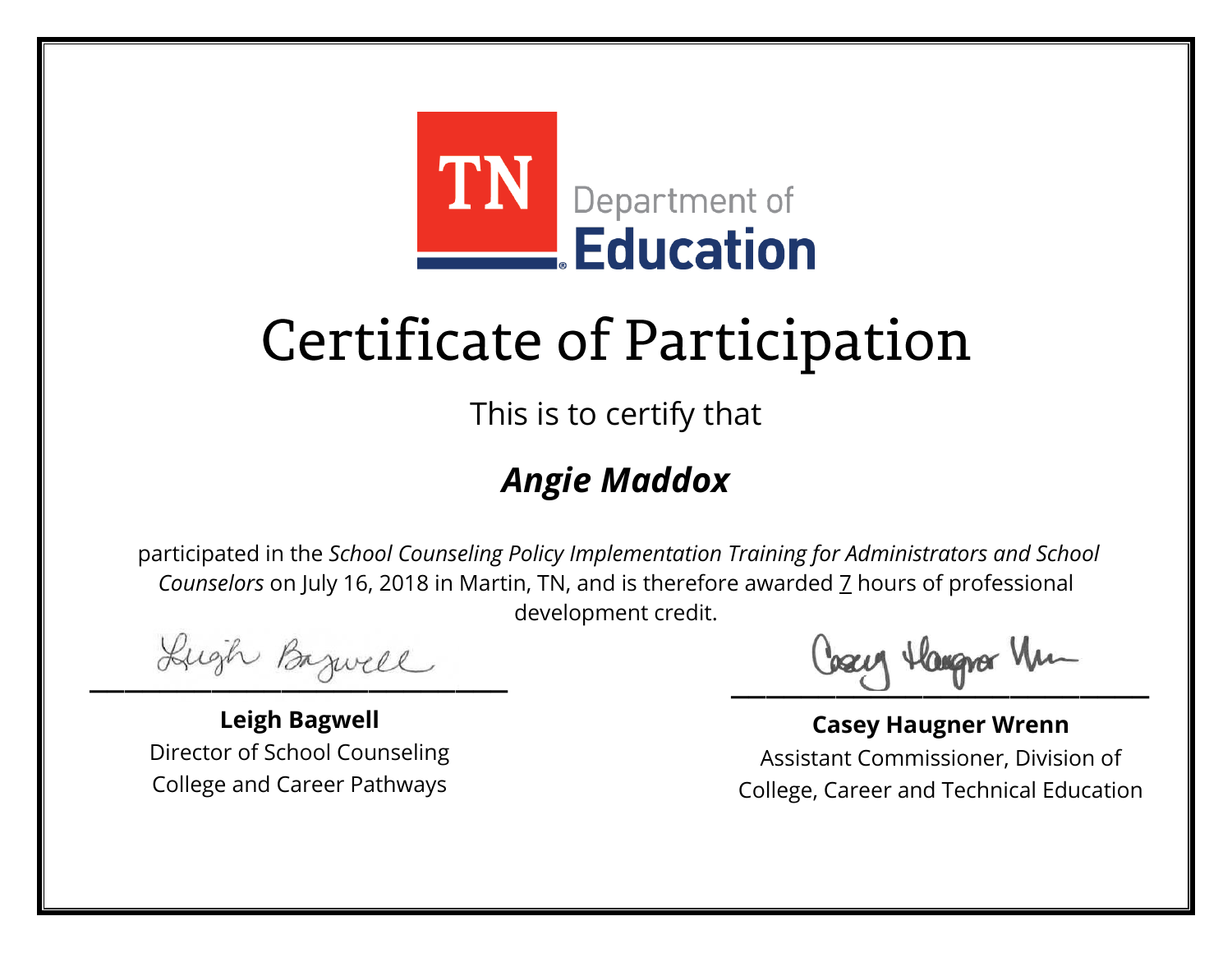

This is to certify that

### *Stacey McAdams*

Lugh Bazwell

**Leigh Bagwell** Director of School Counseling College and Career Pathways

Cosey Hangra Vm

**Casey Haugner Wrenn** Assistant Commissioner, Division of College, Career and Technical Education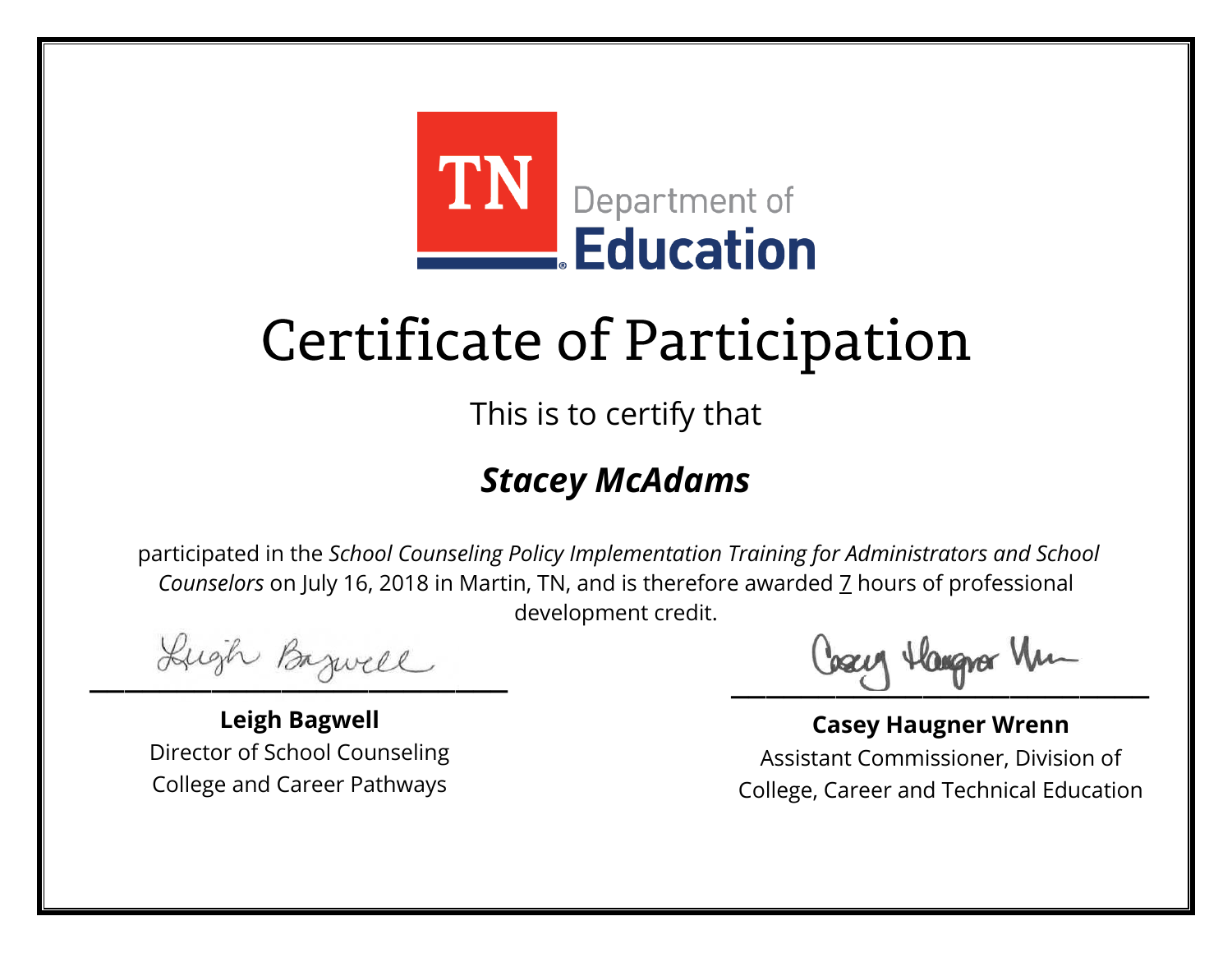

This is to certify that

## *Tammy McCleaf*

Lugh Bazwell

**Leigh Bagwell** Director of School Counseling College and Career Pathways

Cosey Hangra Vm

**Casey Haugner Wrenn** Assistant Commissioner, Division of College, Career and Technical Education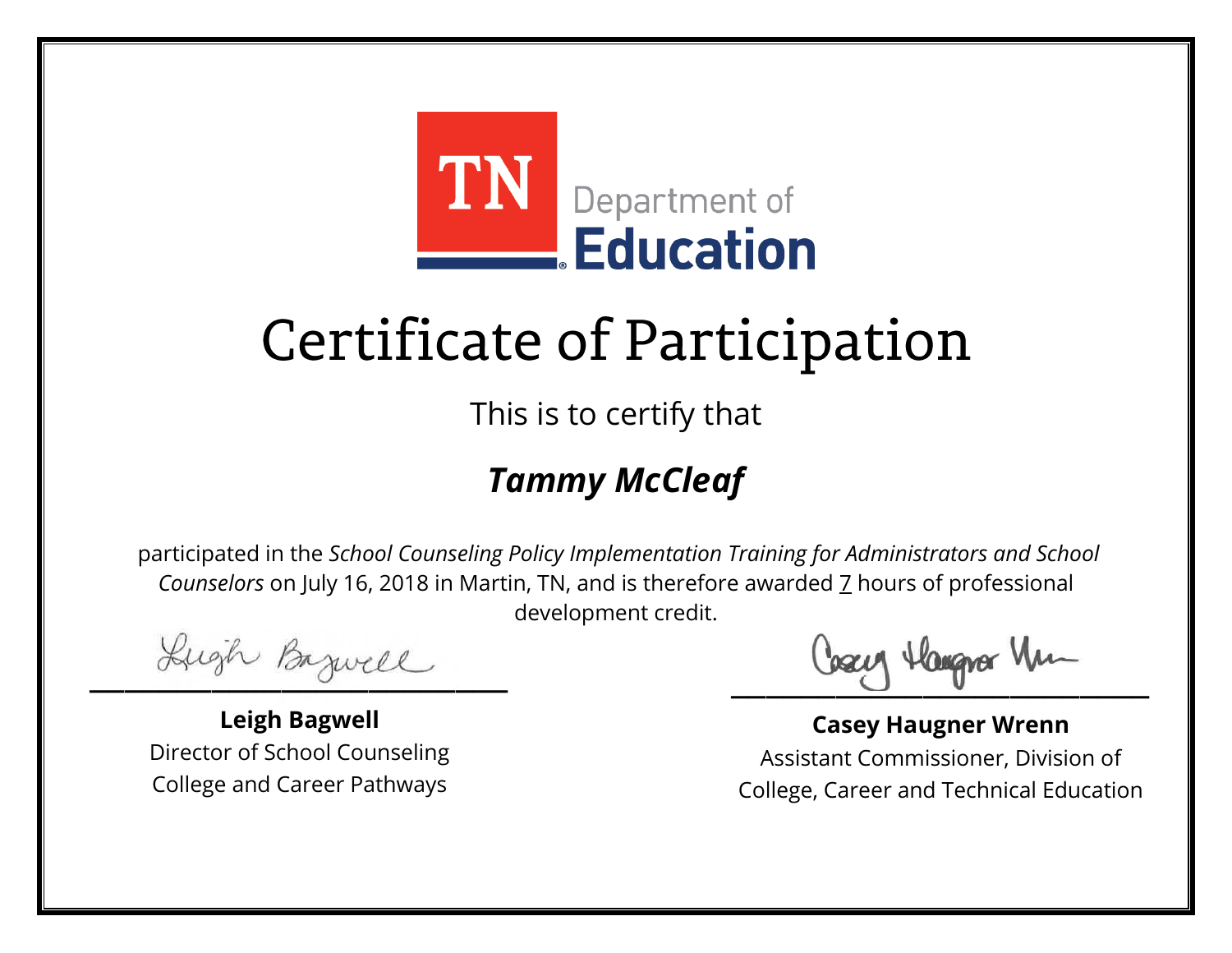

This is to certify that

### *Katie McMickin*

Lugh Bazwell

**Leigh Bagwell** Director of School Counseling College and Career Pathways

Cosey Hangra Vm

**Casey Haugner Wrenn** Assistant Commissioner, Division of College, Career and Technical Education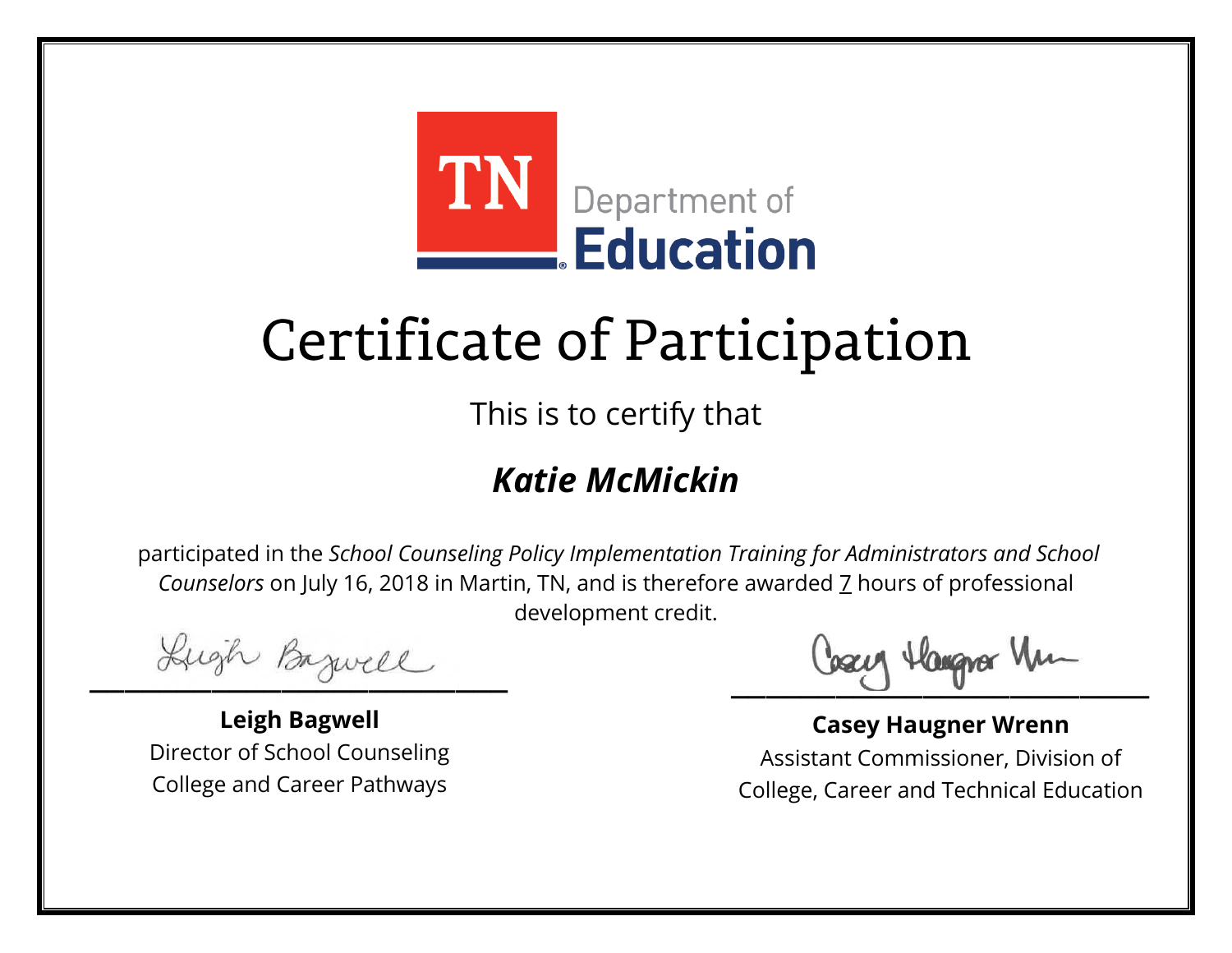

This is to certify that

#### *Shannon McWherter*

Lugh Bazwell

**Leigh Bagwell** Director of School Counseling College and Career Pathways

Cosey Hangra Vm

**Casey Haugner Wrenn** Assistant Commissioner, Division of College, Career and Technical Education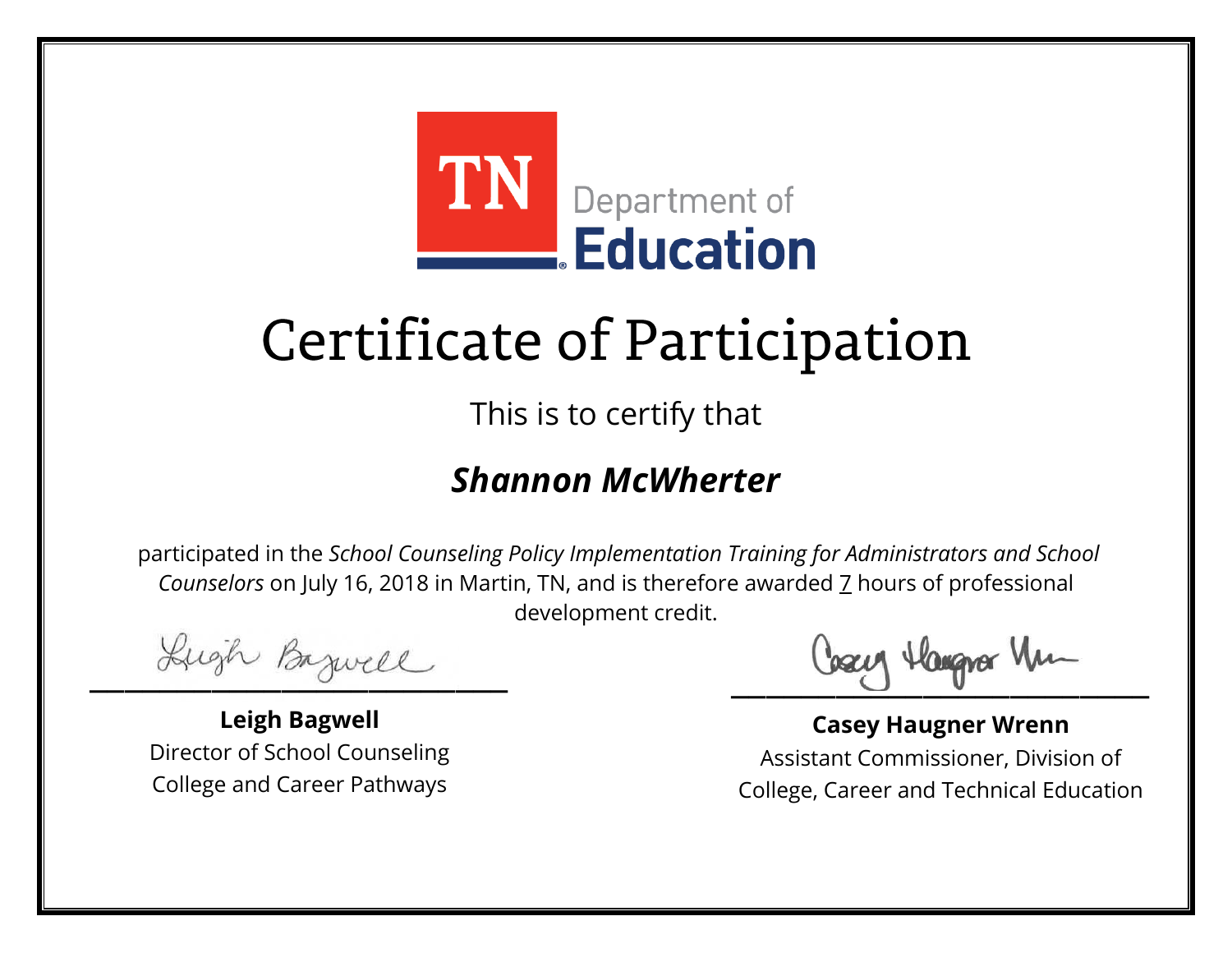

This is to certify that

## *Nancy Medling*

Lugh Bazwell

**Leigh Bagwell** Director of School Counseling College and Career Pathways

Cosey Hangra Vm

**Casey Haugner Wrenn** Assistant Commissioner, Division of College, Career and Technical Education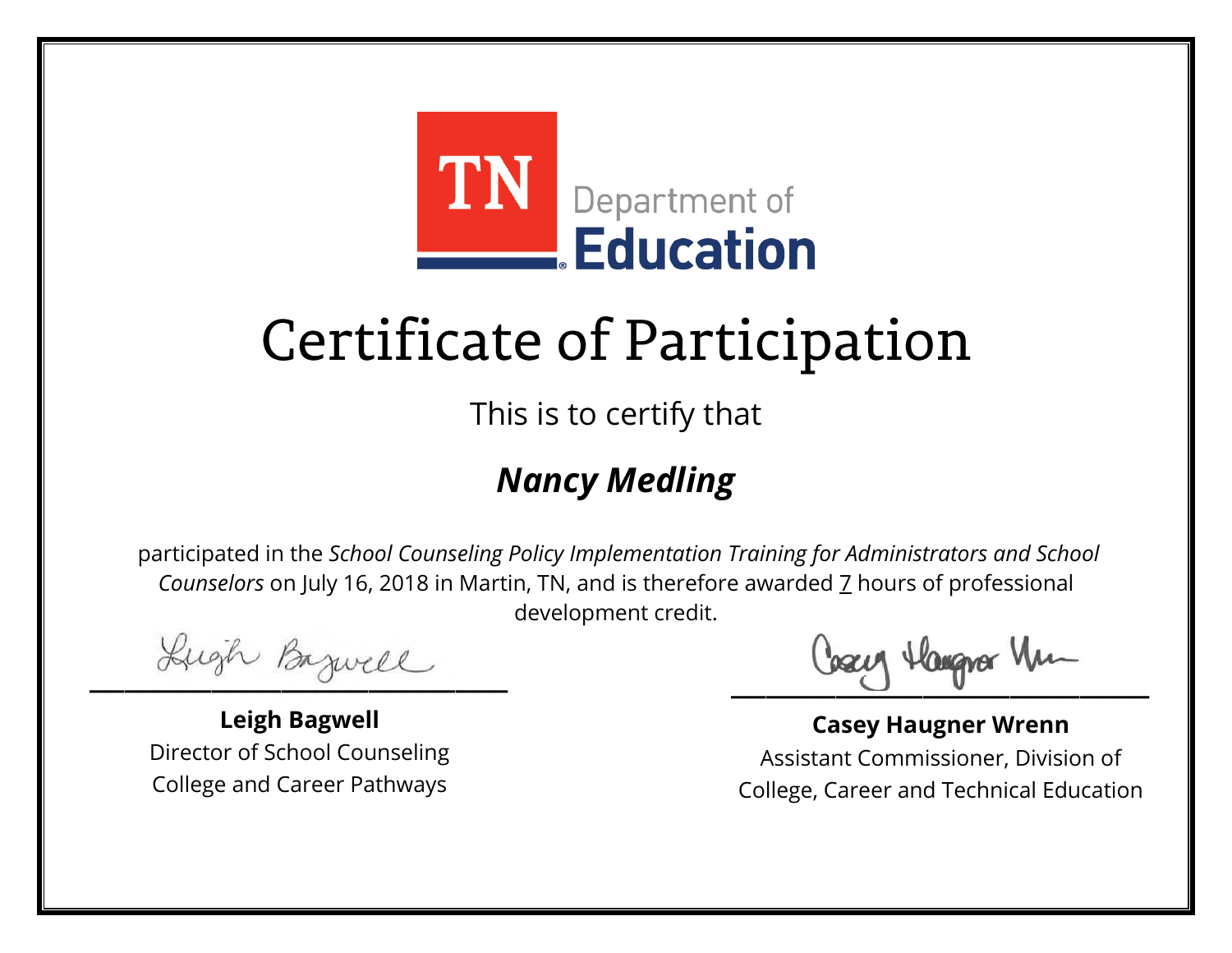

This is to certify that

### *Melanie Mitchell*

Lugh Bazwell

**Leigh Bagwell** Director of School Counseling College and Career Pathways

Cosey Hangra Vm

**Casey Haugner Wrenn** Assistant Commissioner, Division of College, Career and Technical Education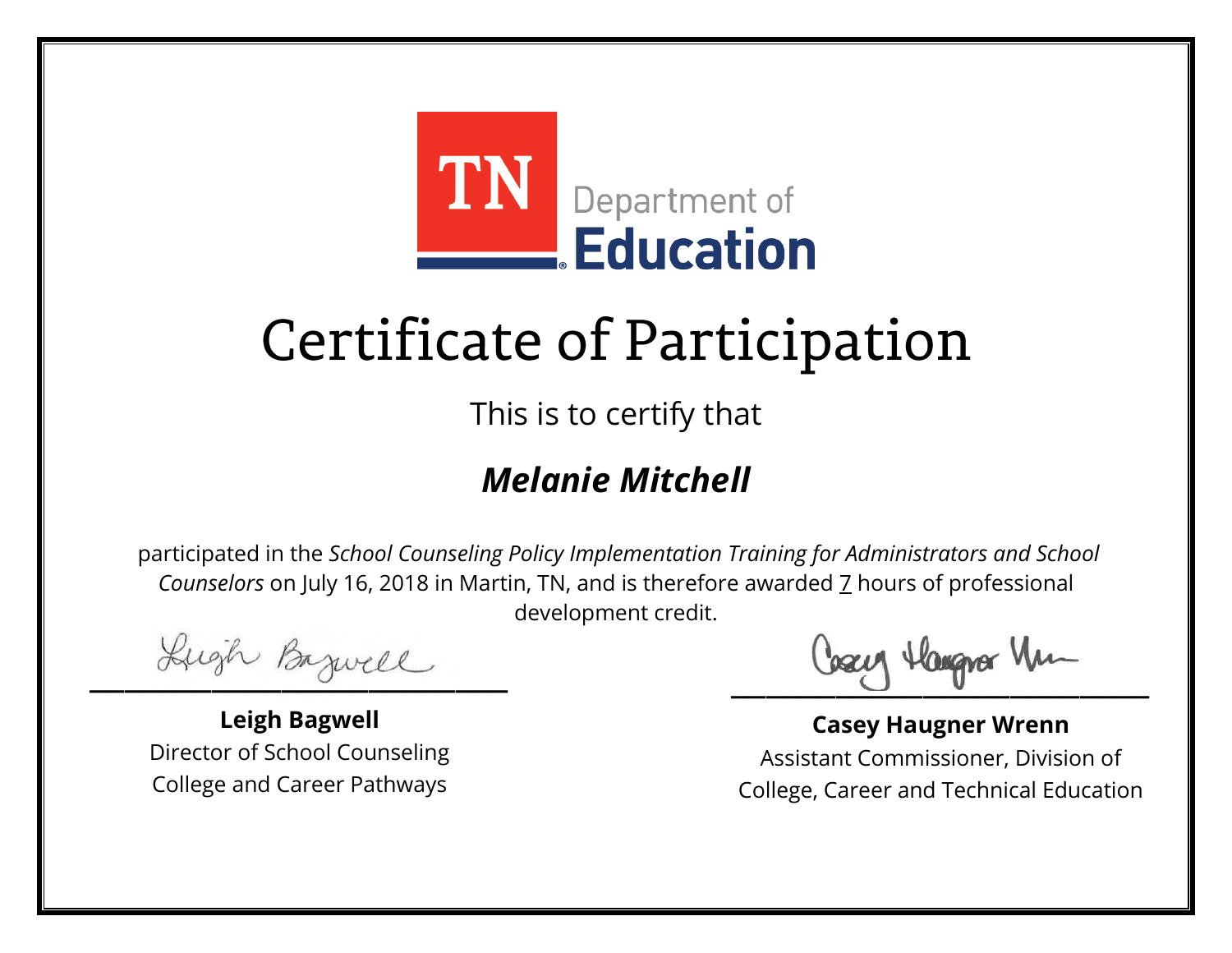

This is to certify that

### *Erica Myers*

Lugh Bazwell

**Leigh Bagwell** Director of School Counseling College and Career Pathways

Losey Hangra Vm

**Casey Haugner Wrenn** Assistant Commissioner, Division of College, Career and Technical Education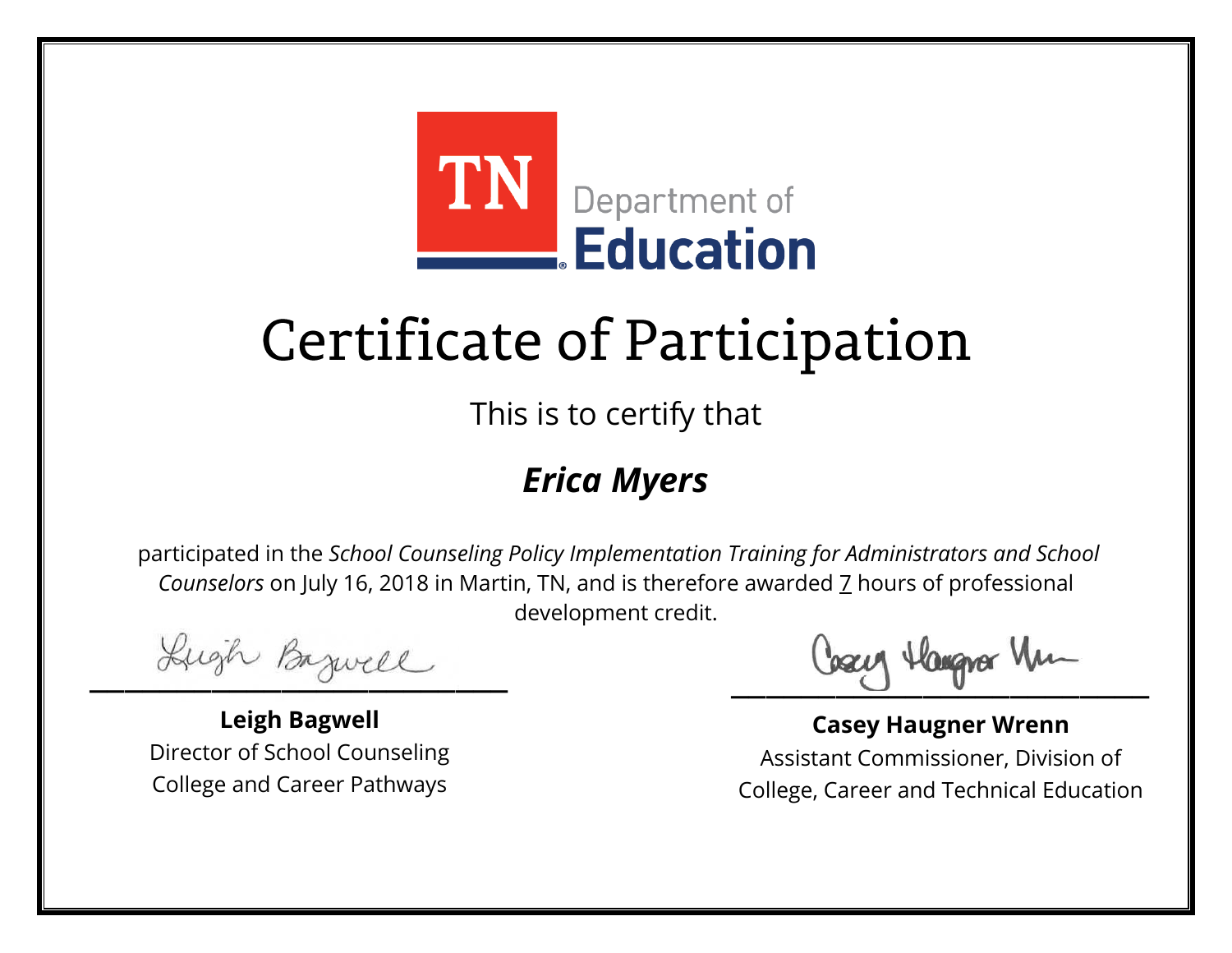

This is to certify that

## *Neal Papich*

Lugh Bazwell

**Leigh Bagwell** Director of School Counseling College and Career Pathways

Cosey Hangra Vm

**Casey Haugner Wrenn** Assistant Commissioner, Division of College, Career and Technical Education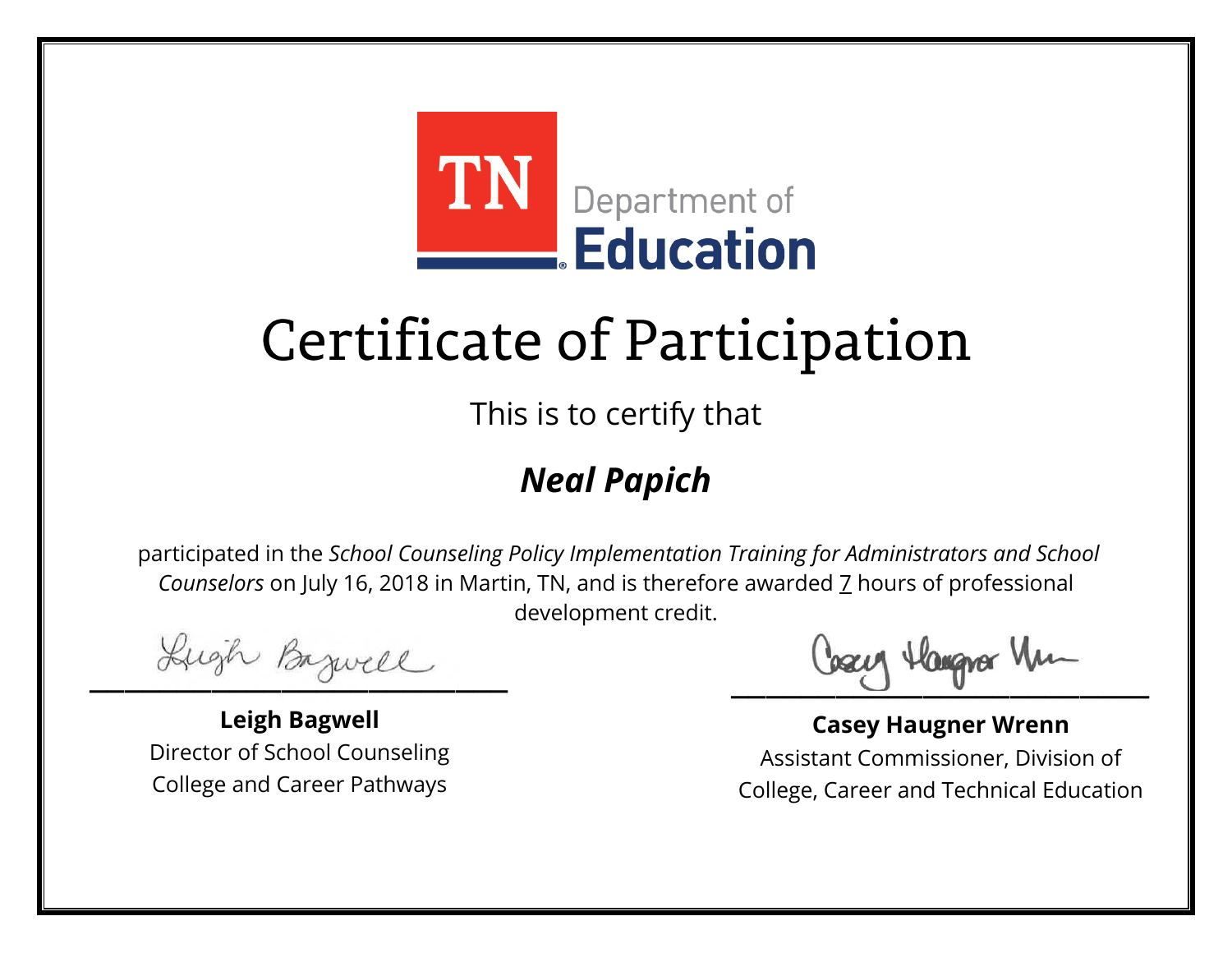

This is to certify that

#### *Toni Patton*

Lugh Bazwell

**Leigh Bagwell** Director of School Counseling College and Career Pathways

Cosey Hangra Vm

**Casey Haugner Wrenn** Assistant Commissioner, Division of College, Career and Technical Education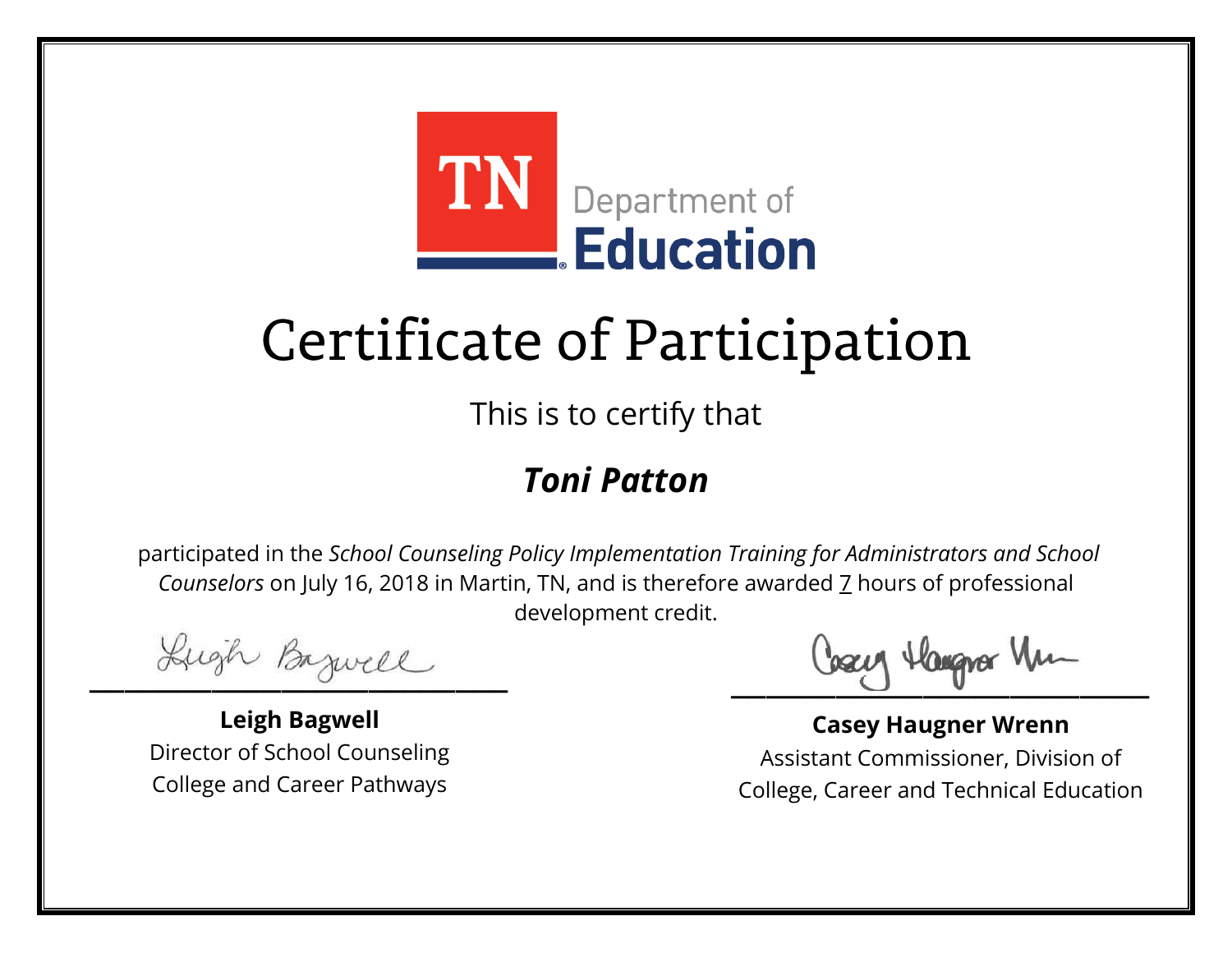

This is to certify that

## *Jennifer Petronico*

Lugh Bazwell

**Leigh Bagwell** Director of School Counseling College and Career Pathways

Cosey Hangra Vm

**Casey Haugner Wrenn** Assistant Commissioner, Division of College, Career and Technical Education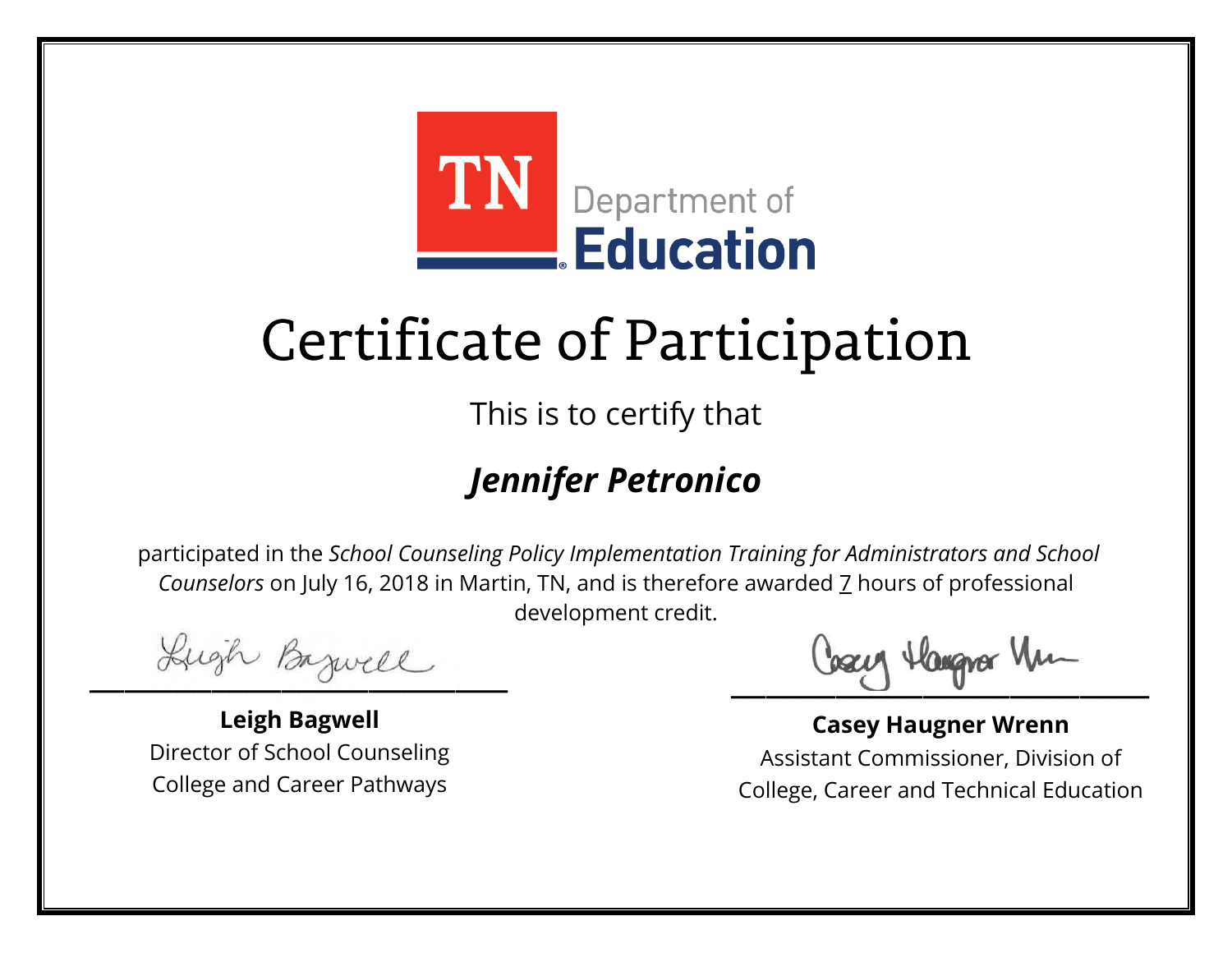

This is to certify that

## *Emily Pierce*

Lugh Bazwell

**Leigh Bagwell** Director of School Counseling College and Career Pathways

Losey Hangra Vm

**Casey Haugner Wrenn** Assistant Commissioner, Division of College, Career and Technical Education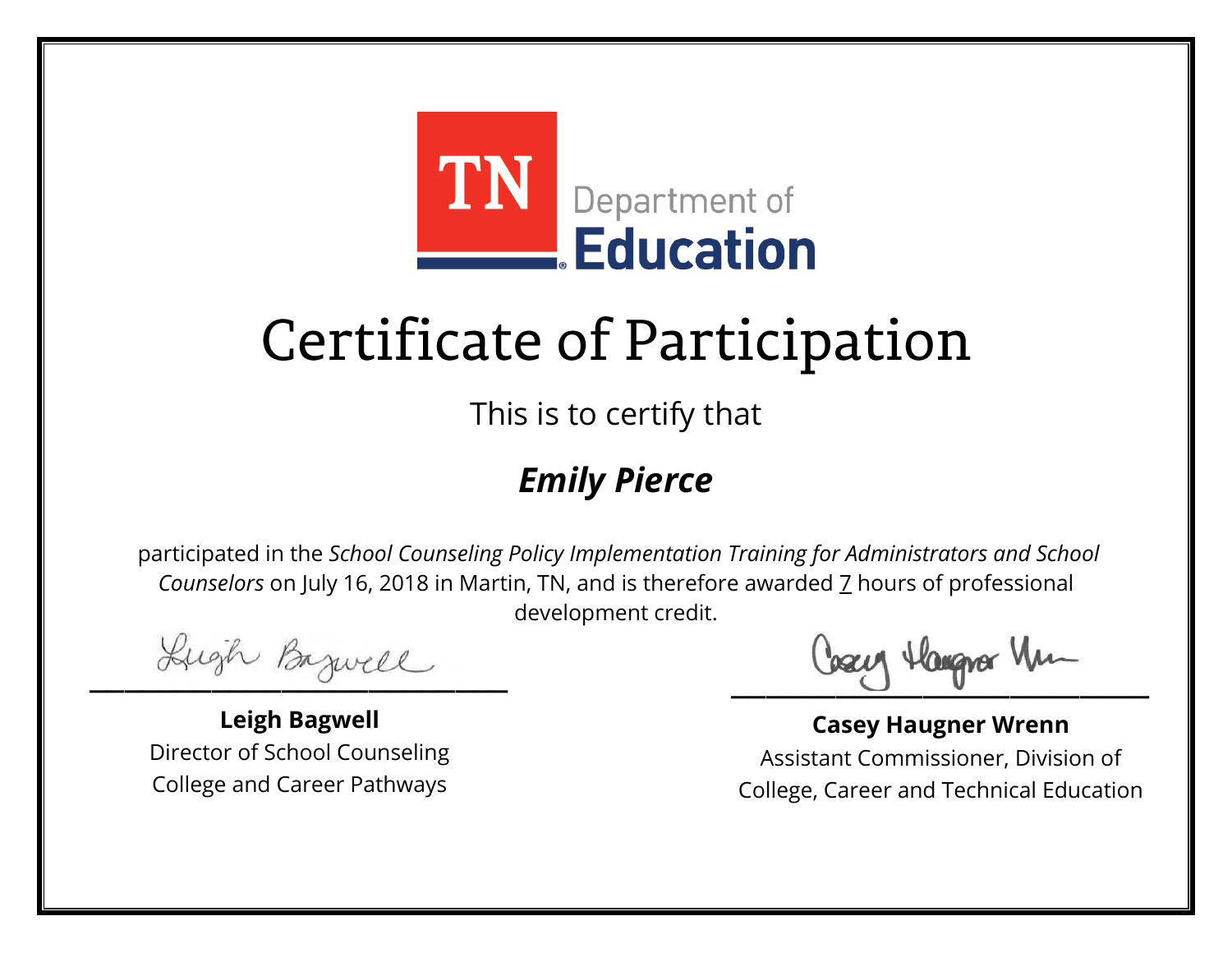

This is to certify that

### *Marsha Rains*

Lugh Bazwell

**Leigh Bagwell** Director of School Counseling College and Career Pathways

Cosey Hangra Vm

**Casey Haugner Wrenn** Assistant Commissioner, Division of College, Career and Technical Education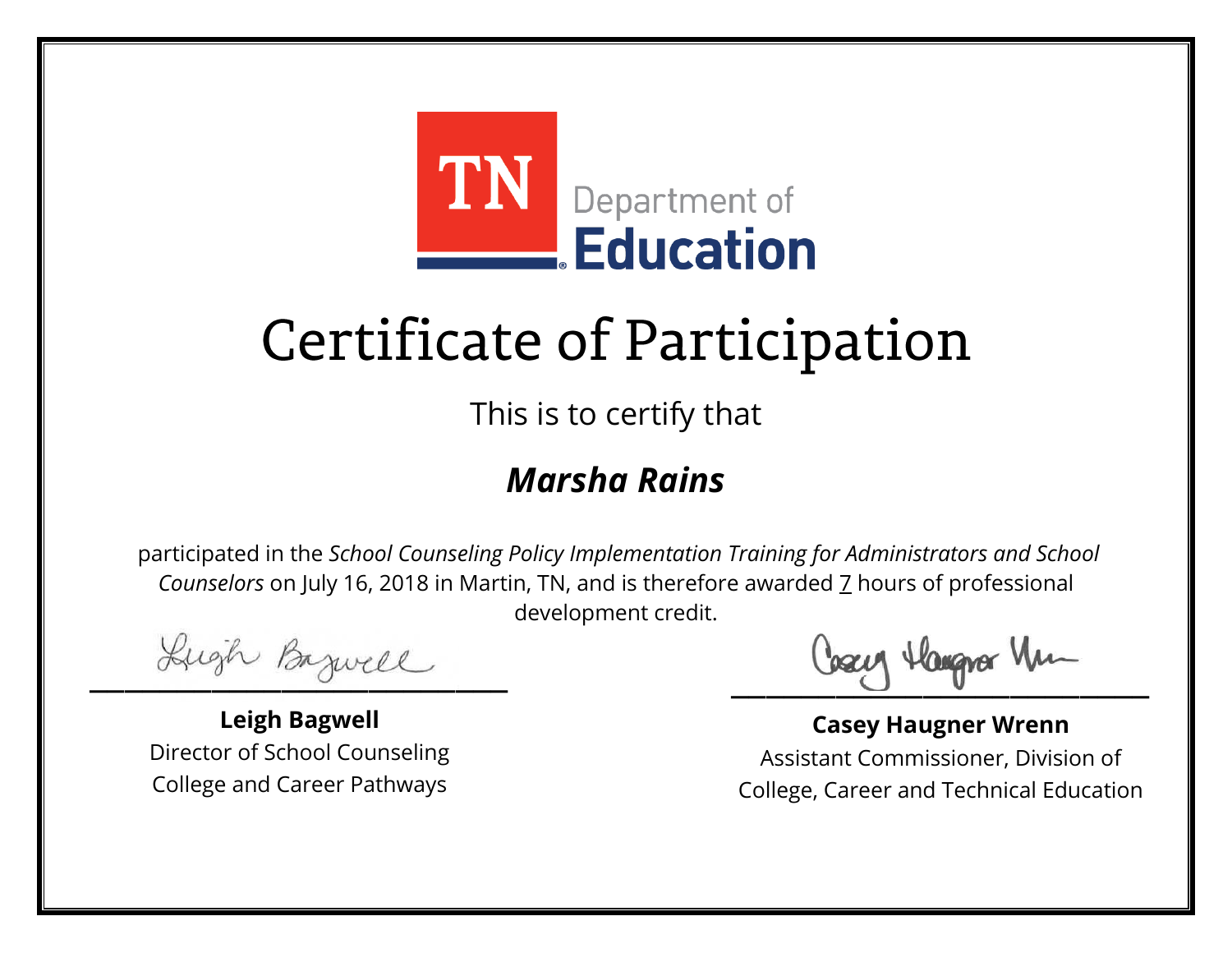

This is to certify that

## *Jennifer Robertson*

Lugh Bazwell

**Leigh Bagwell** Director of School Counseling College and Career Pathways

Cosey Hangra Vm

**Casey Haugner Wrenn** Assistant Commissioner, Division of College, Career and Technical Education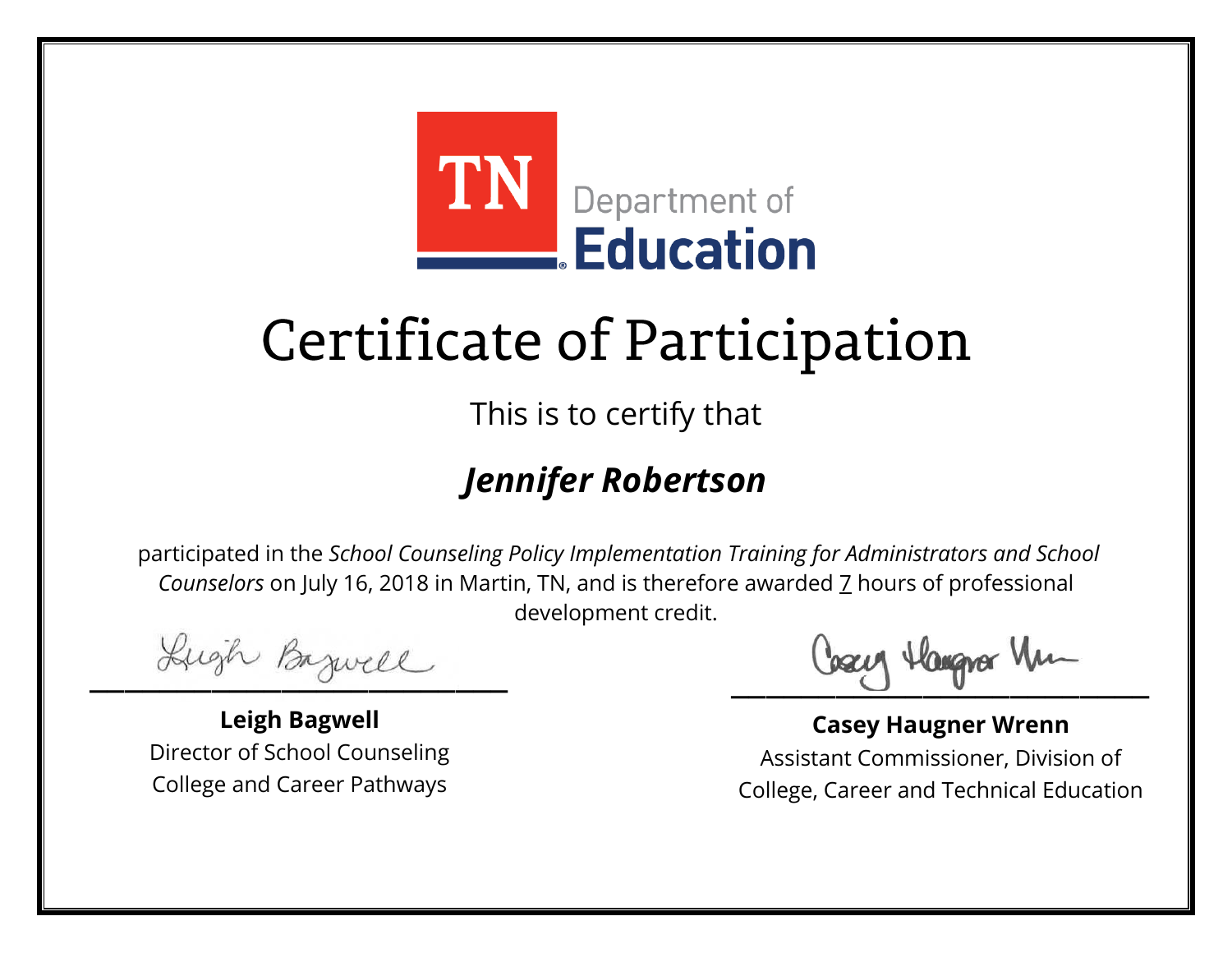

This is to certify that

#### *Lauren Runions*

Lugh Bazwell

**Leigh Bagwell** Director of School Counseling College and Career Pathways

Cosey Hangra Vm

**Casey Haugner Wrenn** Assistant Commissioner, Division of College, Career and Technical Education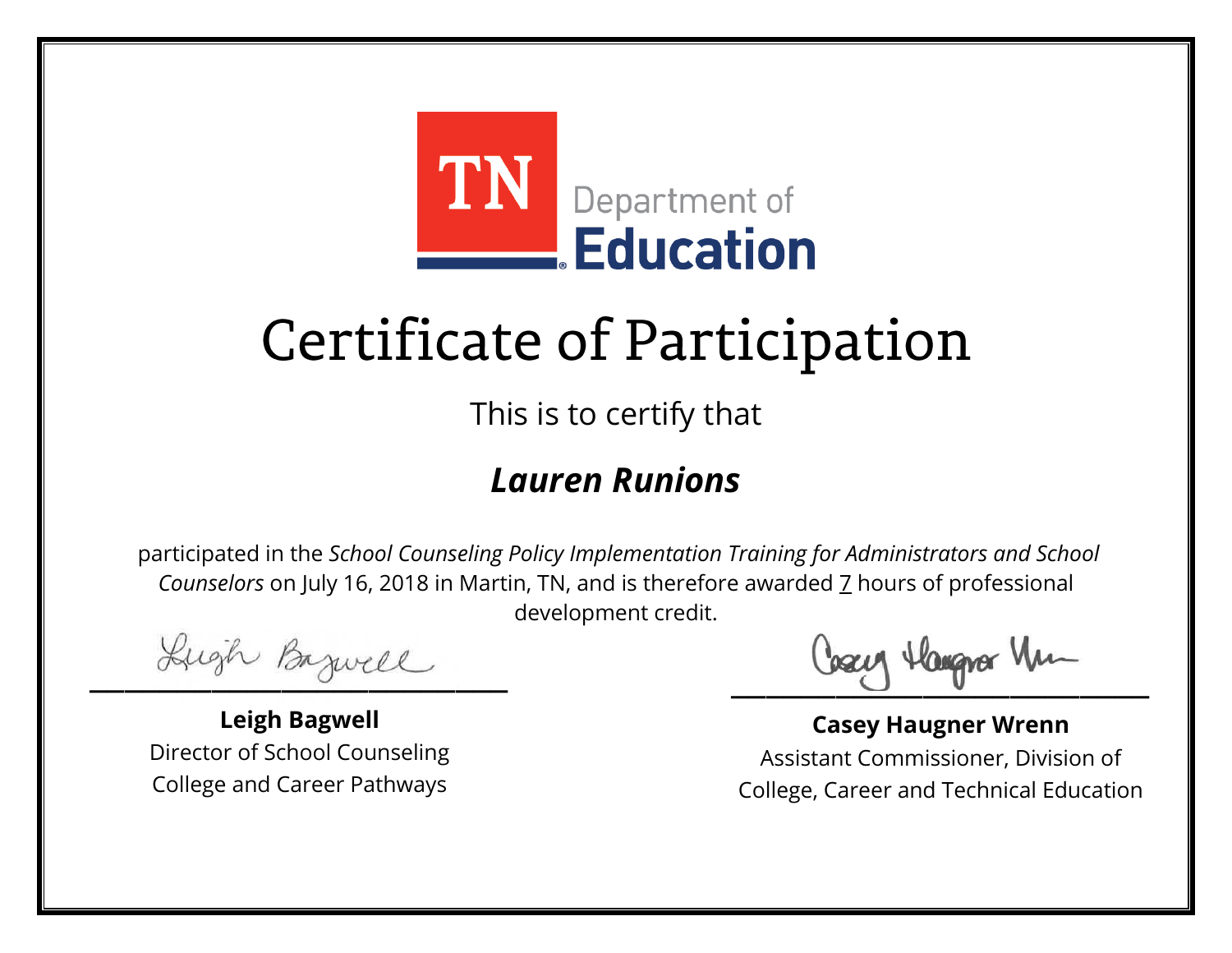

This is to certify that

### *Kerry Smith*

Lugh Bazwell

**Leigh Bagwell** Director of School Counseling College and Career Pathways

Losey Hangra Vm

**Casey Haugner Wrenn** Assistant Commissioner, Division of College, Career and Technical Education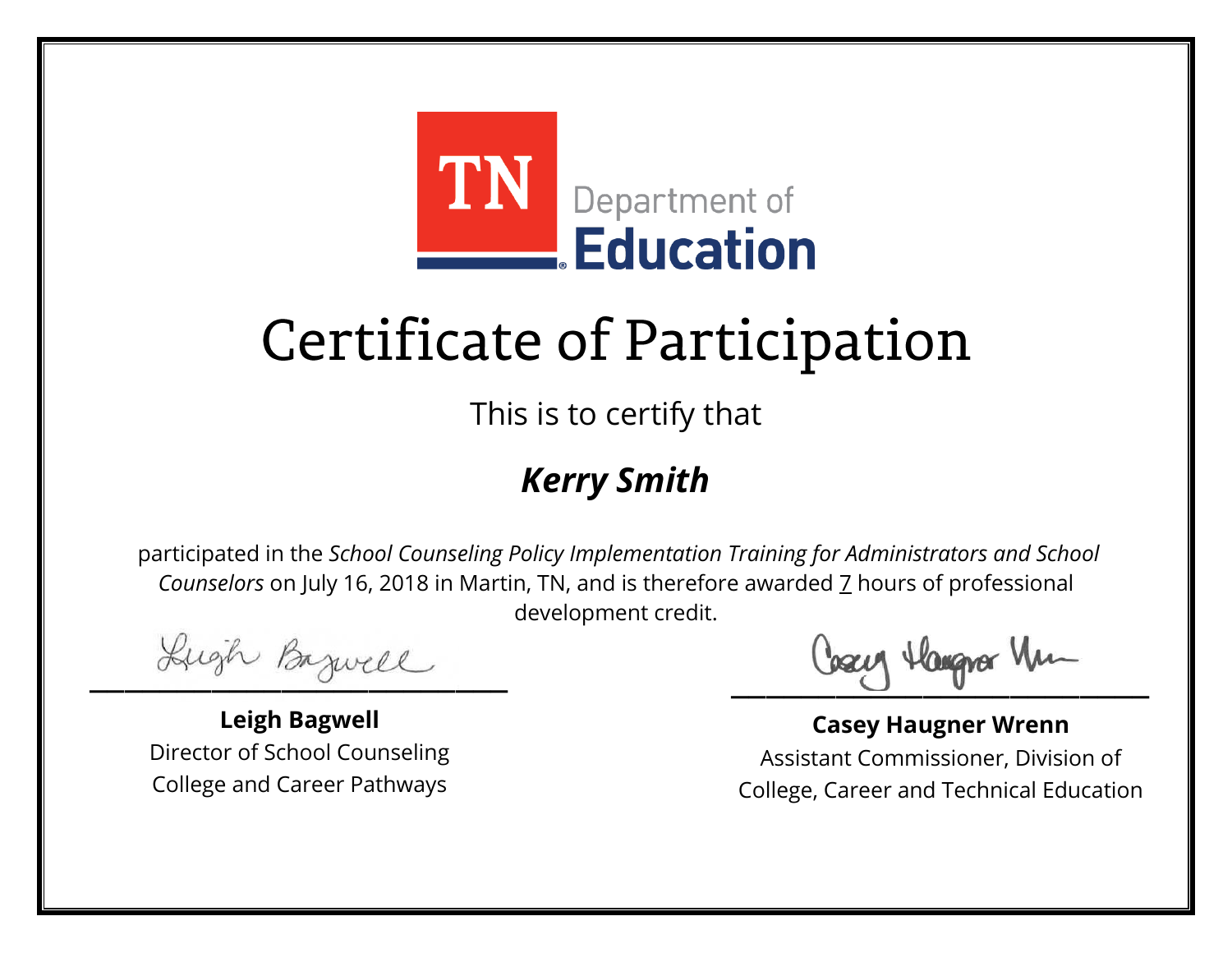

This is to certify that

### *Traci Tate*

Lugh Bazwell

**Leigh Bagwell** Director of School Counseling College and Career Pathways

Cosey Hangra Vm

**Casey Haugner Wrenn** Assistant Commissioner, Division of College, Career and Technical Education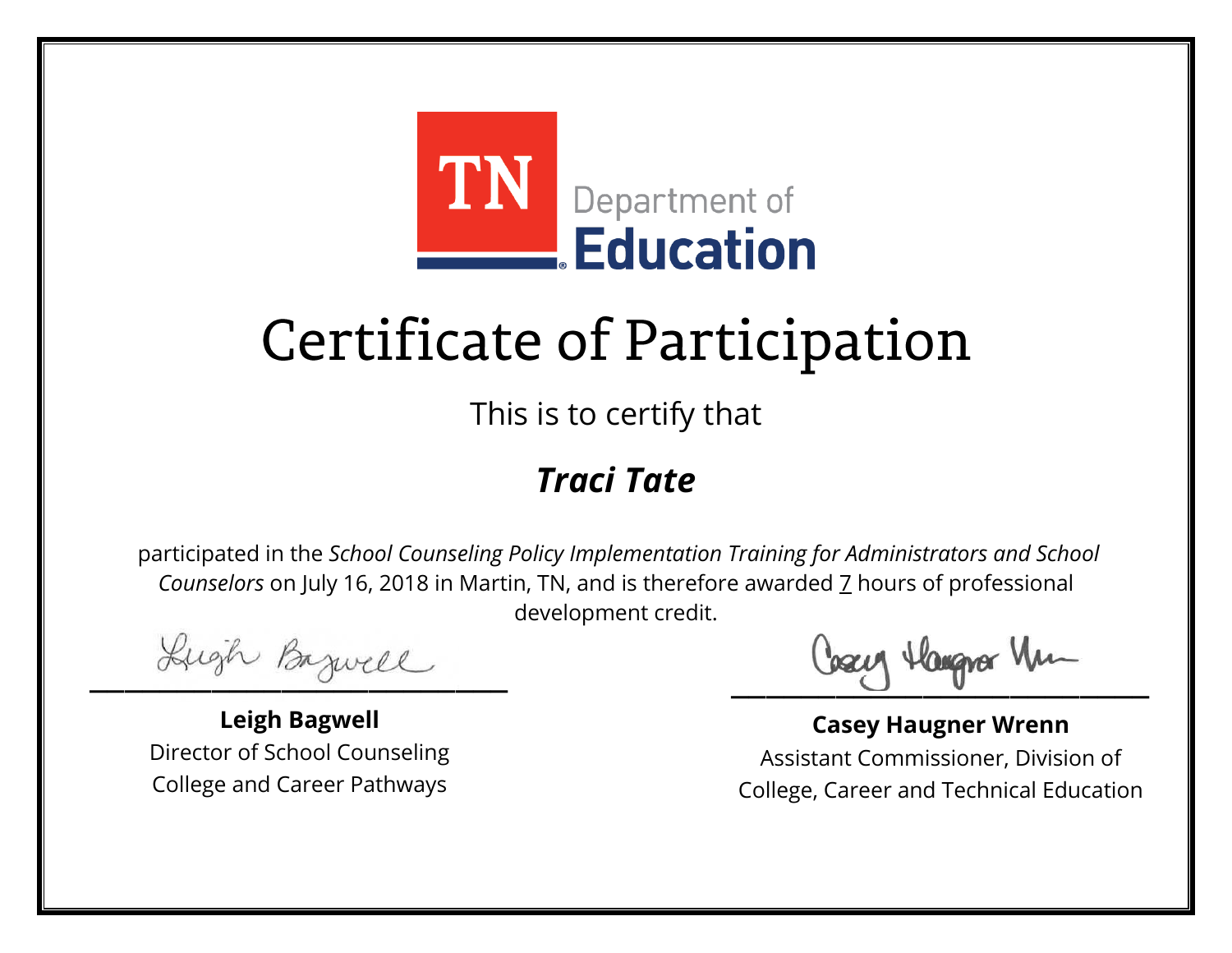

This is to certify that

### *Natalie Timbes*

Lugh Bazwell

**Leigh Bagwell** Director of School Counseling College and Career Pathways

Cosey Hangra Vm

**Casey Haugner Wrenn** Assistant Commissioner, Division of College, Career and Technical Education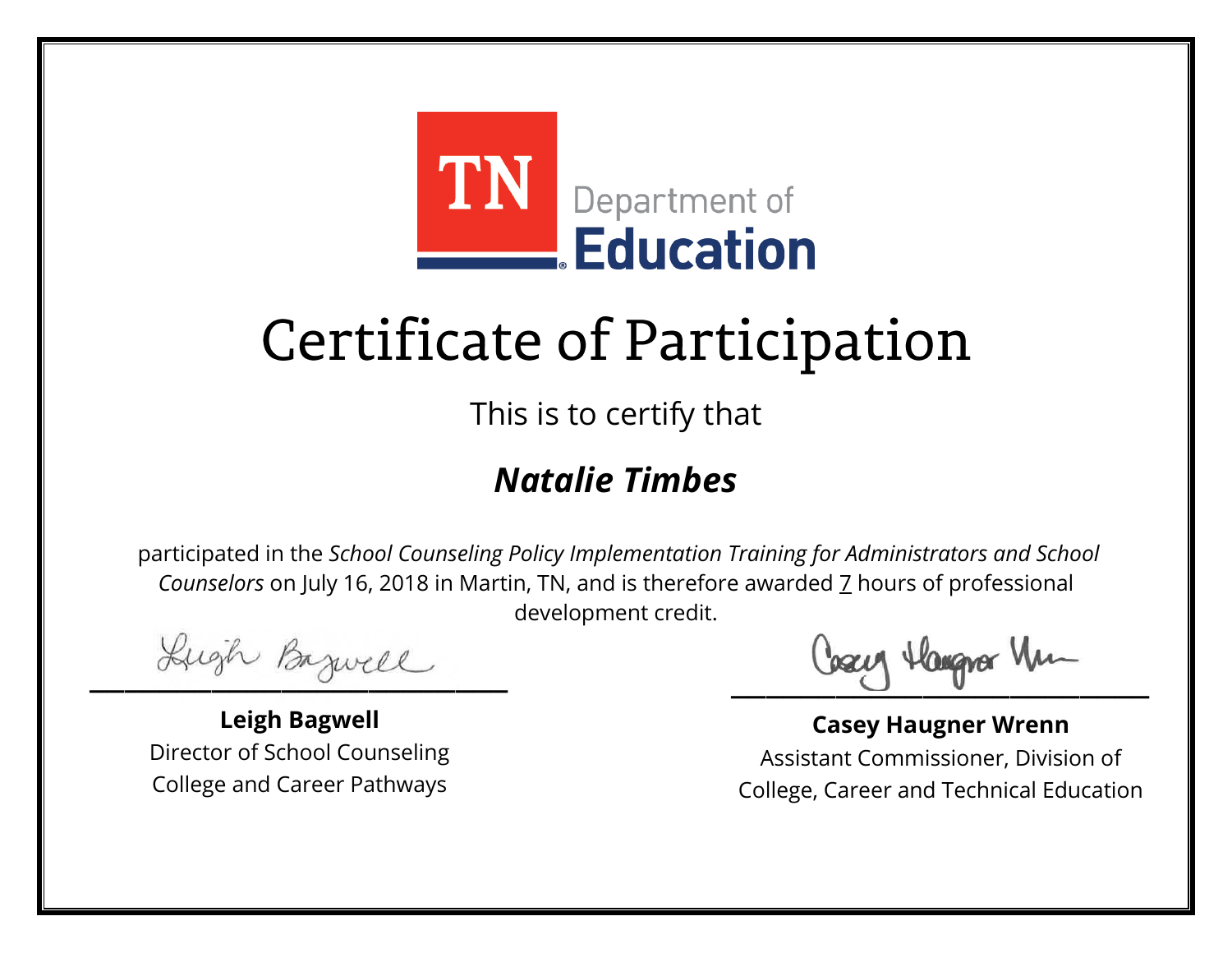

This is to certify that

## *Kristy Todd*

Lugh Bazwell

**Leigh Bagwell** Director of School Counseling College and Career Pathways

Losey Hangra Vm

**Casey Haugner Wrenn** Assistant Commissioner, Division of College, Career and Technical Education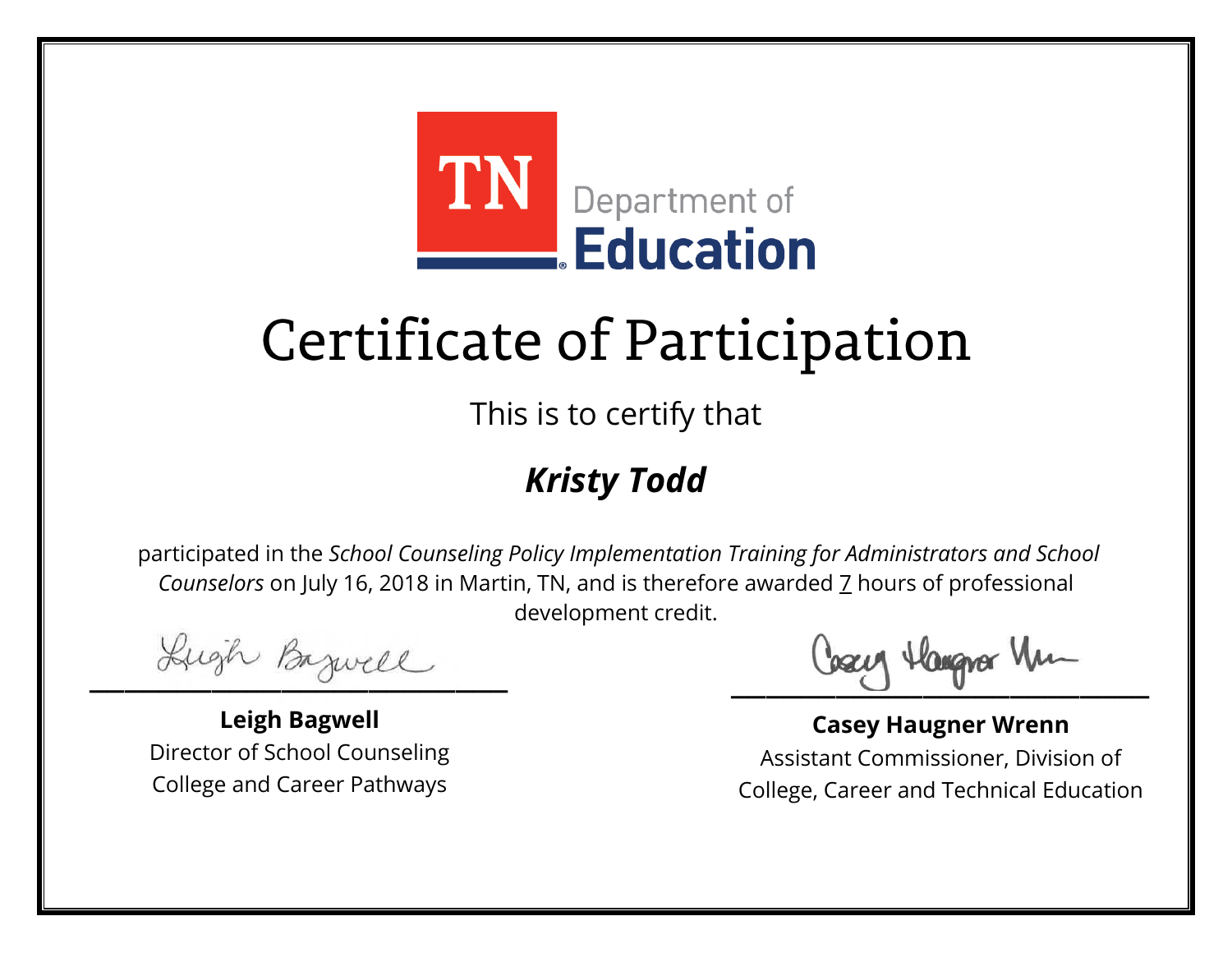

This is to certify that

### *Amy Vance*

Lugh Bazwell

**Leigh Bagwell** Director of School Counseling College and Career Pathways

Losey Hangra Vm

**Casey Haugner Wrenn** Assistant Commissioner, Division of College, Career and Technical Education